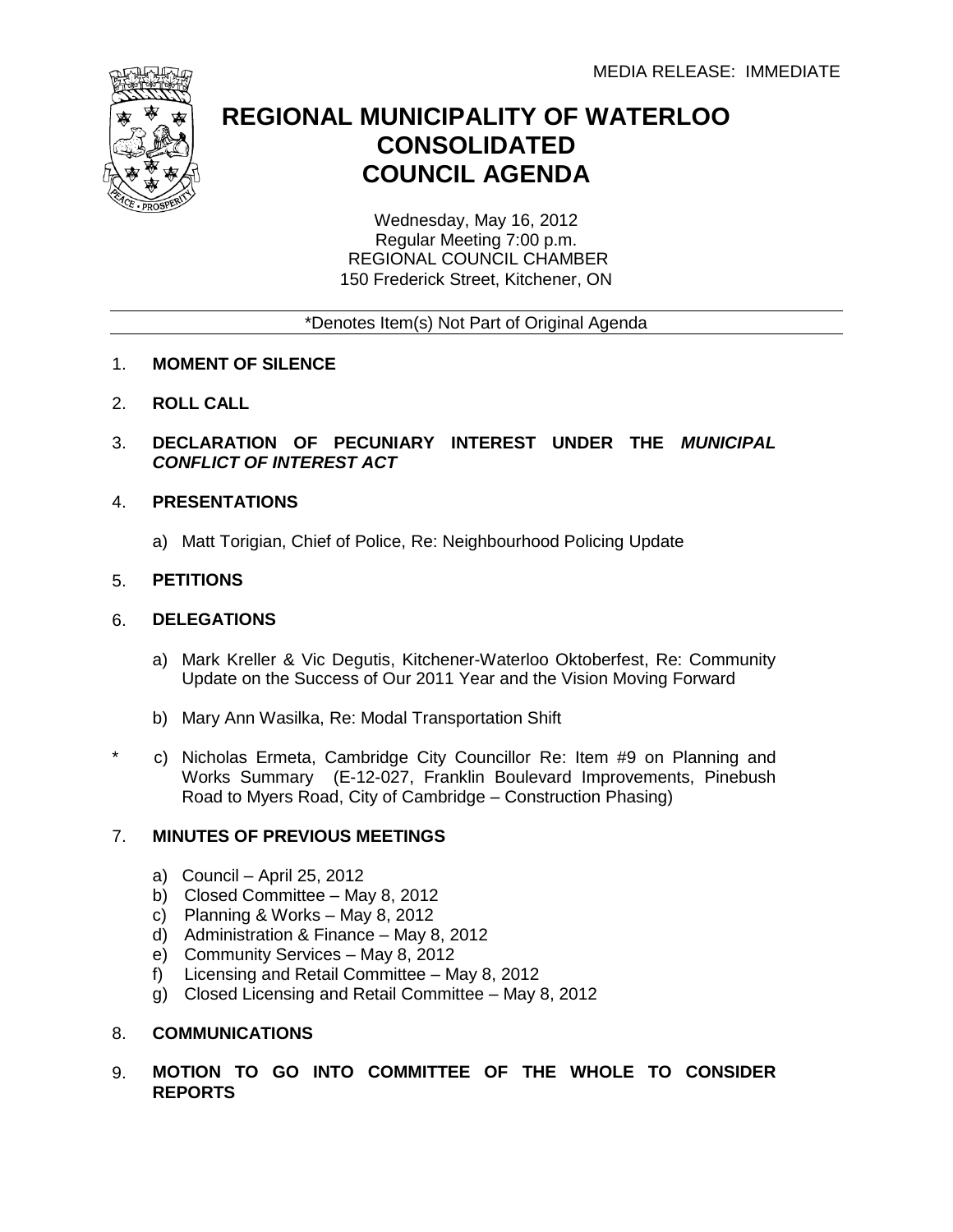#### 10. **REPORTS Finance Reports**

- a) [F-12-034,](#page-3-0) T2012-110 Mannheim Water Treatment Plant Roof Replacement 1
- b) [F-12-035,](#page-5-0) T2012-010 Regional Road 1 (Snyder's Road) Resurfacing/ Sidewalk, Township of Wilmot and Regional Road 43 (Myer's Road) Sidewalk, City of Cambridge 3
- c) [F-12-036](#page-7-0), T2012-004 Trussler Road Reconstruction (Regional Road 70), Bleams Road South to New Dundee Road, Township of Wilmot, City of Kitchener 5

## **Committee Reports**

|    | a) Planning & Works - attached & marked PS-120508                                                               | 9         |
|----|-----------------------------------------------------------------------------------------------------------------|-----------|
|    | b) Administration & Finance - attached & marked FS-120508                                                       | 11        |
|    | c) Community Services - attached & marked SS-120508<br>Closed Community Services - attached & marked CSS-120508 | 13<br>14A |
| d) | Economic Development & Promotion - marked EDS-120516<br>(to be distributed at meeting)                          |           |

## **Chief Administrative Officer**

## **Regional Chair**

\*

\*

## **Regional Clerk**

a) [CR-CLK-12-007,](#page-15-0) Appointments to Waterloo Region Crime Prevention Council 15

## 11. **OTHER MATTERS UNDER COMMITTEE OF THE WHOLE**

- a) [Memo: Funding of Discretionary Benefits Program](#page-22-0) July to December 2012 (Re: SS-12-019, Impact of Provincial Budget on Employment and Income Support Programs) 22
	- *deferred from Community Services Committee – May 8, 2012*
- \* b) [Memo: Ontario Works Caseload:](#page-31-0) April 2012

31

- 12. **MOTION FOR COMMITTEE OF THE WHOLE TO RISE AND COUNCIL RESUME**
- 13. **MOTION TO ADOPT PROCEEDINGS OF COMMITTEE OF THE WHOLE**
- 14. **MOTIONS**
- 15. **NOTICE OF MOTION**
- 16. **UNFINISHED BUSINESS**
- 17. **OTHER BUSINESS**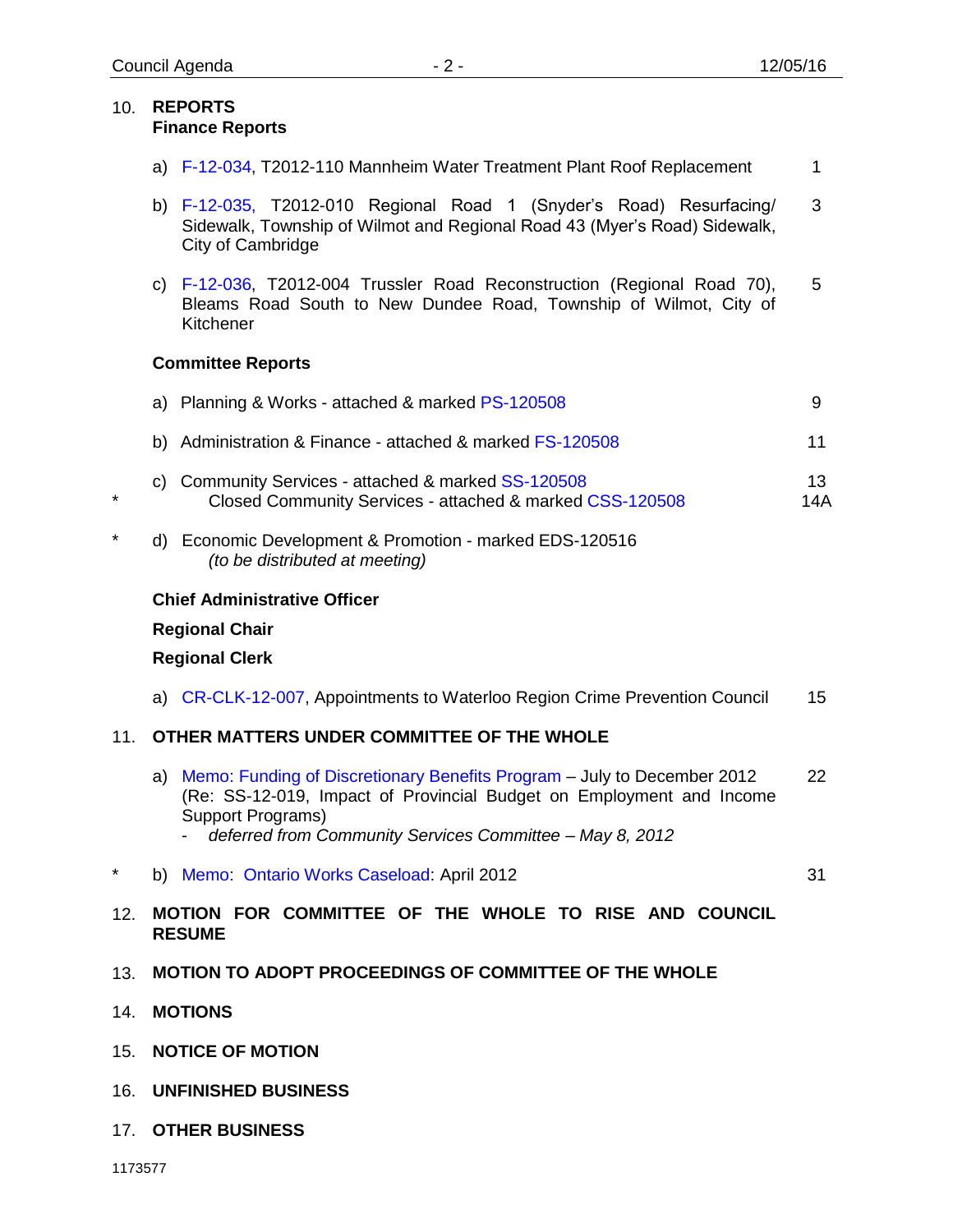## 18. **QUESTIONS**

## 19. **ENACTMENT OF BY-LAWS – FIRST, SECOND & THIRD READINGS**

- a) A By-law to Amend By-law 06-072, as Amended, Being the Region's Traffic and Parking By-law (Reserved Bicycle Lanes, Bridge Street (Regional Road 52), City of Waterloo)
- b) A By-law to Confirm the Actions of Council May 16, 2012

## 20. **ADJOURN**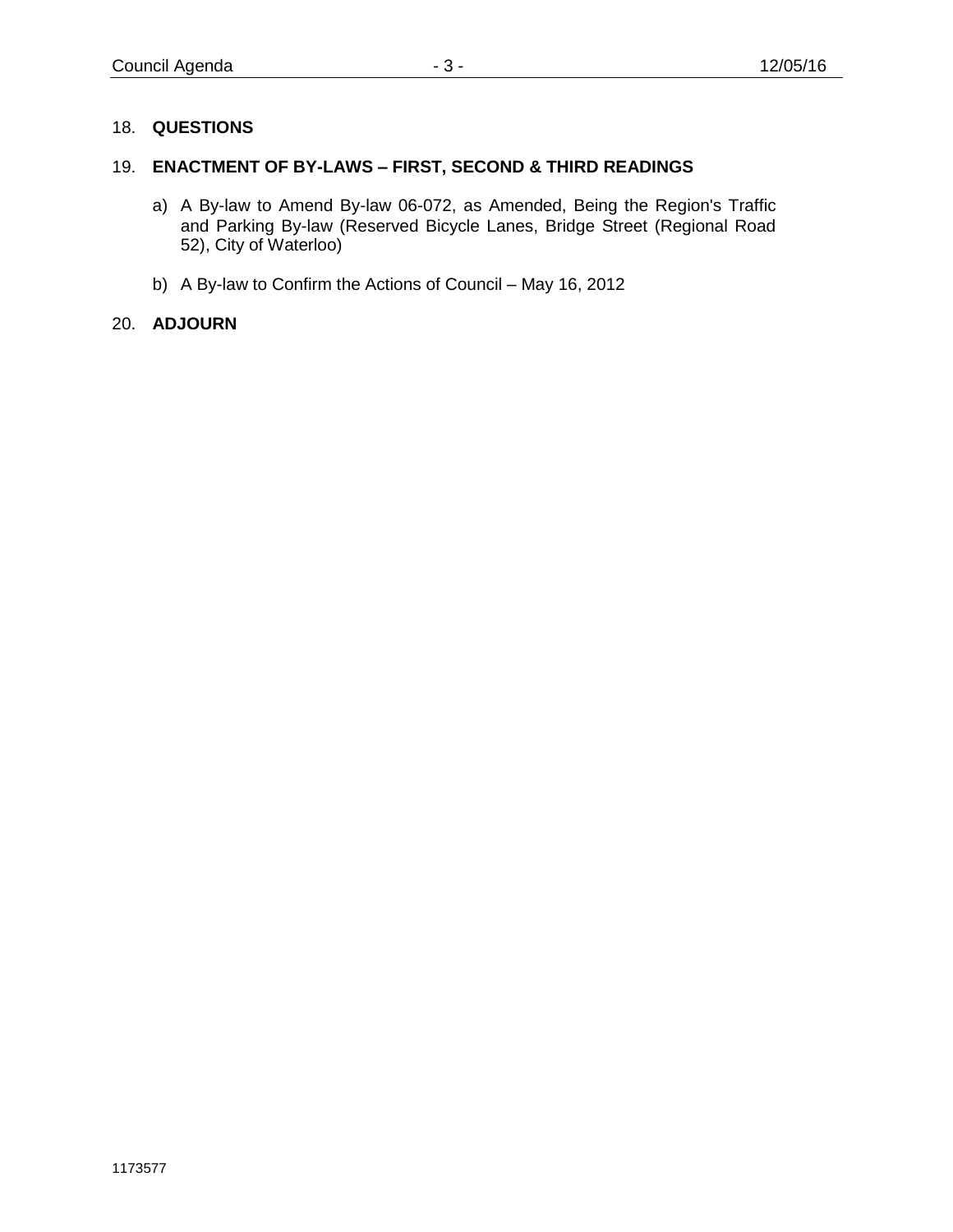<span id="page-3-0"></span>

## **REGION OF WATERLOO**

## **FINANCE DEPARTMENT Procurement & Supply Services Division**

**TO:** Regional Chair Ken Seiling and Members of Regional Council

**DATE:** May 16, 2012 **FILE CODE:** F18-30

#### **SUBJECT: T2012-110 MANNHEIM WATER TREATMENT PLANT ROOF REPLACEMENT**

#### **RECOMMENDATION:**

THAT the Regional Municipality of Waterloo accept the tender of Flynn Canada Ltd. for the Mannheim Water Treatment Plant Roof Replacement in the amount of \$753,802.66 including all applicable taxes.

#### **SUMMARY:** Nil

#### **REPORT:**

Tenders were called for Mannheim Water Treatment Plant Roof Replacement and were advertised in the Record and on the Region's website. The tenders were opened in the presence of G. Srnicek, A. Gingerich, and J. Markovic.

| Flynn Canada Ltd.                    | Cambridge, Ontario  | 753,802.66     |
|--------------------------------------|---------------------|----------------|
| Conestoga Roofing & Sheet Metal Ltd. | Cambridge, Ontario  | 754,306.64     |
| Crawford Roofing & Sheet Metal Ltd.  | Toronto, Ontario    | 822,854.70     |
| Atlas-Apex Roofing (Kitchener) Inc.  | Kitchener, Ontario  | 885,736.94     |
| Triumph Roofing & Sheet Metal Inc.   | Toronto, Ontario    | 899,639.84     |
| Nortex Roofing Ltd.                  | Toronto, Ontario    | 914,170.00     |
| Roque Roofing Inc.                   | Hamilton, Ontario   | 934,510.00     |
| Aseal Roofing                        | Toronto, Ontario    | 953,720.00     |
| <b>Nedlaw Roofs</b>                  | Breslau, Ontario    | 990,440.48     |
| Pollard Enterprises Ltd.             | Burlington, Ontario | \$1,052,030.00 |
| Solar Roofing & Sheet Metal Ltd.     | Toronto, Ontario    | \$1,131,649.80 |

The 114,000 square feet Mannheim Water Treatment Plant at 2069 Ottawa St. S, Kitchener is a water treatment facility constructed in 1992. The roof is 43,000 square feet, which is approximately 1 acre in size.

The project will involve the removal of the existing roof and the full replacement of this roof with a new cold applied built up roof. This roof is at the end of its life cycle and is showing deterioration. The warranty for the new roof is for 20 years. The roof design will accommodate the installation of photovoltaic panels at a later date.

#### **CORPORATE STRATEGIC PLAN:**

This project will contribute to the strategic objective of prioritizing and implementing capital program projects which are required to meet community needs and ensure sustainability as detailed in Focus Area 2 – Growth Management and Prosperity.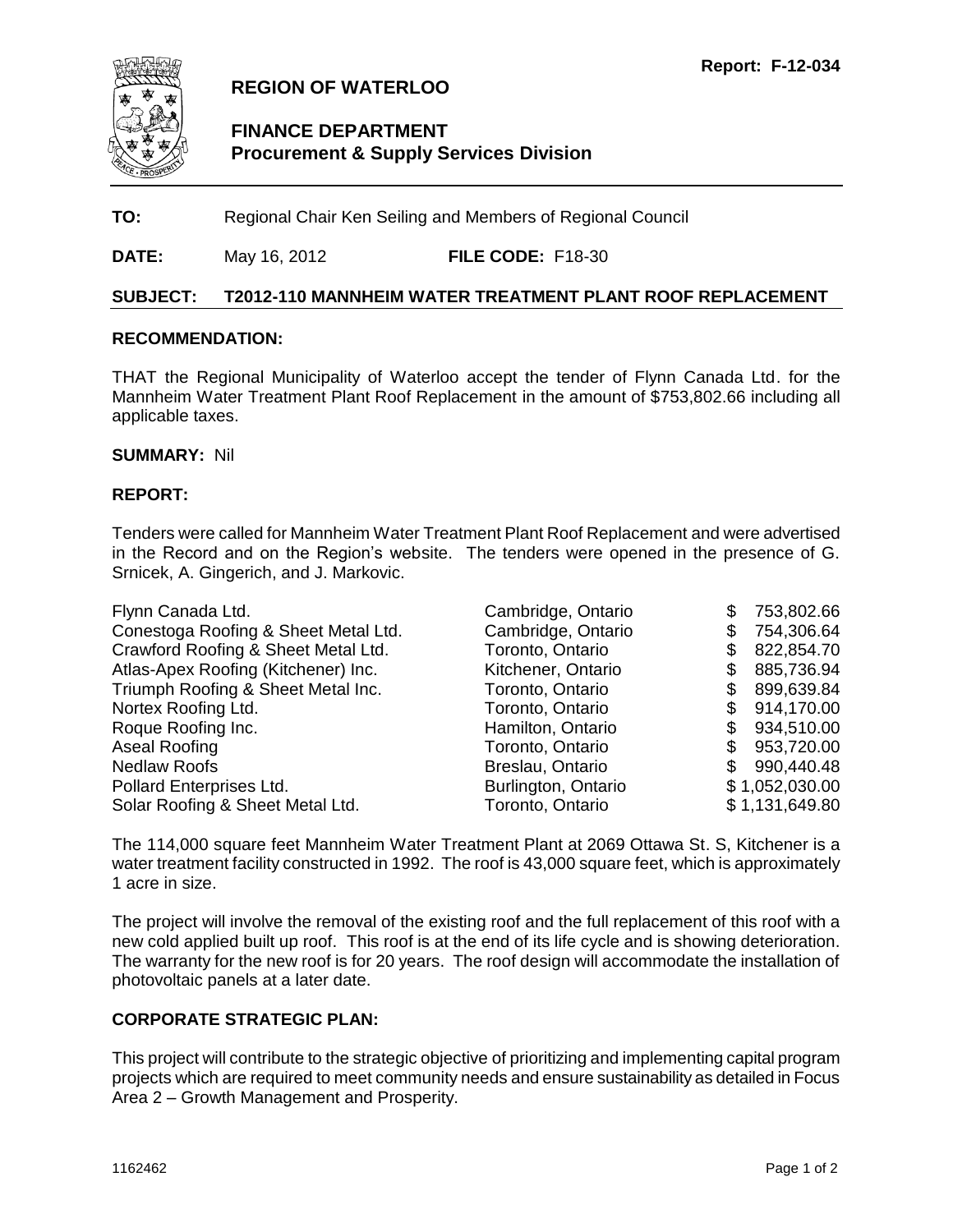#### **FINANCIAL IMPLICATIONS:**

| Contract T2012-110                               |           | \$753,802.66 |
|--------------------------------------------------|-----------|--------------|
| Consulting                                       |           | 12,000.00    |
| Contingency                                      |           | 10,000.00    |
|                                                  | Sub-total | 775,802.66   |
| Less: Municipal Rebate of 86.46% of HST (11.24%) |           | (77, 168.34) |
|                                                  | Total     | \$698,634.32 |

The approved 2012 Water Capital Program includes \$842,000 for various capital building upgrades (project #04112) to be funded from the Water and the Regional Development Charge Reserve Funds. Of the total budget, \$750,000 was allocated for roof replacement work at the Mannheim Water Treatment Plant. The cost of the roof replacement work (net of the HST rebate) is \$51,365.68 below the estimated cost for this work. This under spending is attributable primarily to competitive pricing.

The final date of acceptance for this tender is June 18, 2012.

#### **OTHER DEPARTMENT CONSULTATIONS/CONCURRENCE:** Nil

### **ATTACHMENTS:** Nil

**PREPARED BY:** *C. Whitlock*, Director, Procurement & Supply Services

**APPROVED BY:** *C. Dyer*, Chief Financial Officer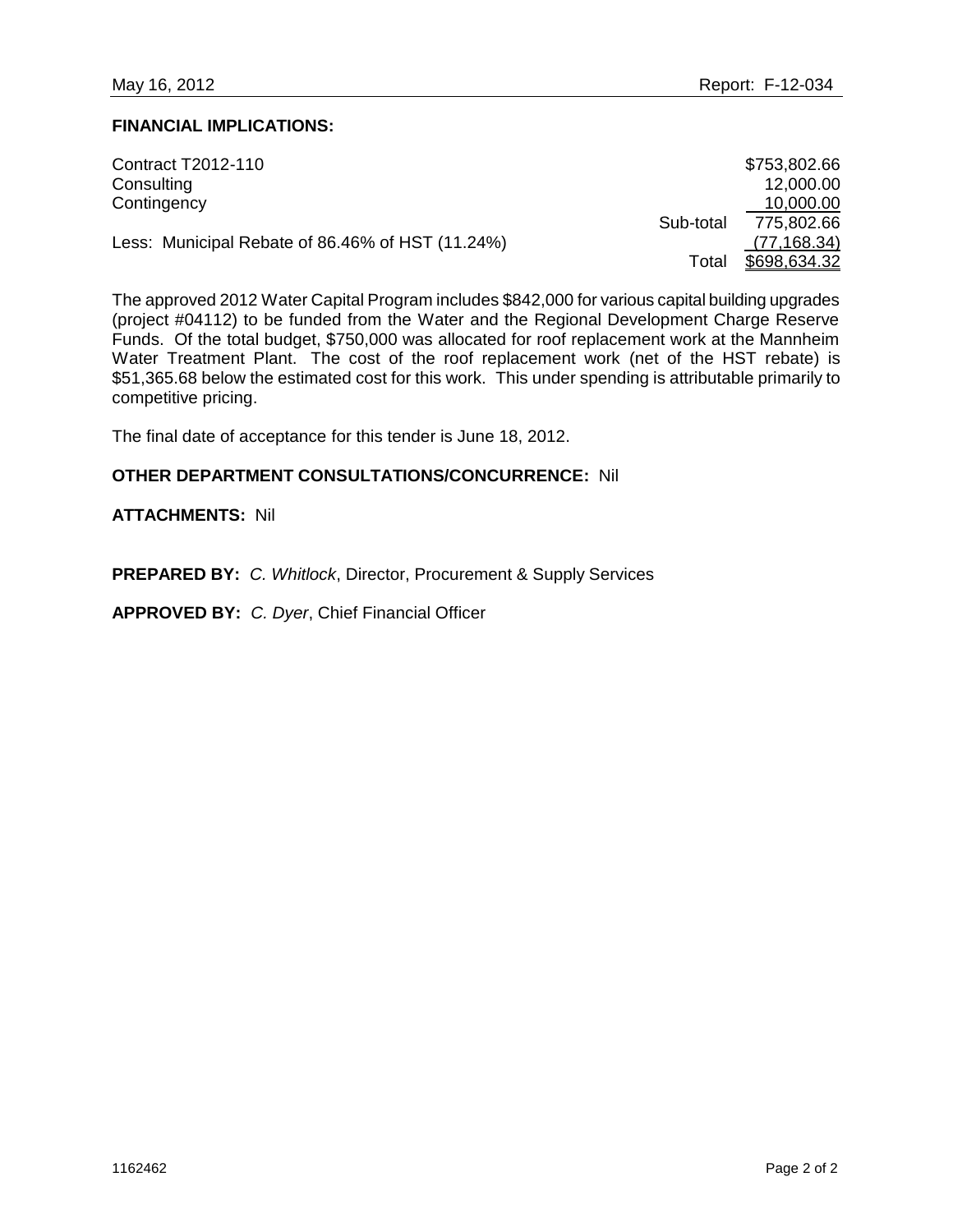<span id="page-5-0"></span>

## **REGION OF WATERLOO**

## **FINANCE DEPARTMENT Procurement & Supply Services Division**

**TO:** Regional Chair Ken Seiling and Members of Regional Council

**DATE:** May 16, 2012 **FILE CODE:** F18-30

## **SUBJECT: T2012-010 REGIONAL ROAD 1 (SNYDER'S ROAD) RESURFACING/SIDEWALK, TOWNSHIP OF WILMOT AND REGIONAL ROAD 43 (MYER'S ROAD) SIDEWALK, CITY OF CAMBRIDGE**

#### **RECOMMENDATION:**

THAT the Regional Municipality of Waterloo accept the tender of Capital Paving Inc., for Regional Road 1 (Snyder's Road) Resurfacing/Sidewalk in the Township of Wilmot and Regional Road 43 (Myer's Road) Sidewalk in the City of Cambridge in the amount of \$822,043.44 including all applicable taxes.

#### **SUMMARY:** Nil

#### **REPORT:**

Tenders were called for Regional Road 1 (Snyder's Road) Resurfacing/Sidewalk in the Township of Wilmot and Regional Road 43 (Myer's Road) Sidewalk in the City of Cambridge and were opened in the presence of K. Brisbois, J. Lee and L. Buitenhuis.

The following tenders were received:

| Capital Paving Inc.               | Puslinch, ON   | \$822,043.44 |
|-----------------------------------|----------------|--------------|
| <b>Brantco Construction</b>       | Cambridge, ON  | \$861,443.88 |
| Coco Paving Inc.                  | Petersburg, ON | \$862,312.59 |
| <b>E&amp;E Seegmiller Limited</b> | Kitchener, ON  | \$880,049.99 |
| Steed & Evans Ltd.                | Heidelberg, ON | \$915,690.70 |

This contract includes the following works as noted below:

Regional Road 1 (Snyder's Road) Resurfacing/Sidewalk

- Resurfacing of Snyder's Road from 250m east of Nafziger Road to 40m east of Christian Street;
- Curb and Gutter installation from 60m west of Brenneman Drive to 45m west of Charlotta Street; and
- Sidewalk Installation from 60m west of Brenneman Drive to 40m east of Christian Street.

Regional Road 42 (Myer's Road) Sidewalk

Sidewalk installation and associated drainage works from west of Branchton to Clover  $\bullet$ Avenue.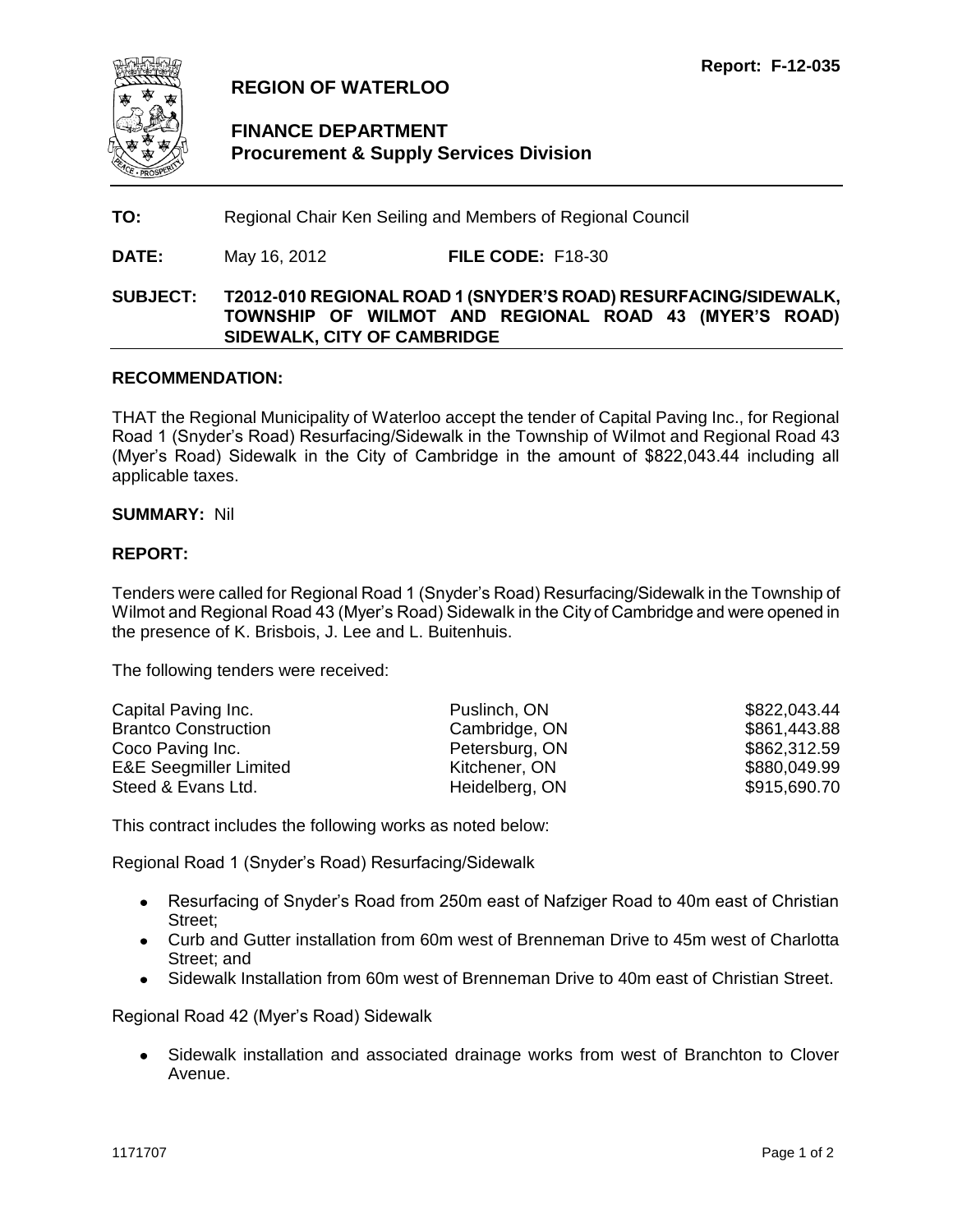Construction is scheduled to commence on or about May 28, 2012 with completion expected in late July 2012.

Both Snyder's Road and Myer's Road will remain open to two-way traffic with the use of flagging operations. The only full closure will be for one (1) day to pave the surface asphalt on Snyder's Road at which time detours will be used to reroute traffic to Nafziger Road, Highway 7/8 and Foundry Street.

#### **CORPORATE STRATEGIC PLAN:**

Award of this contract is in accordance with the Region's public tendering practices and meets Focus Area 5 - Service Excellence of the Region's Corporate Strategic Plan and specifically Strategic Objective 5.3 which is to ensure all Regional programs and services are efficient, effective and accountable to the public. In addition, implementation of this contract achieves Focus Area 2 - Growth Management and Prosperity of the Corporate Strategic Plan and specifically Strategic Objective 2.2 which is to optimize the use of existing infrastructure and ensure it is adequately maintained.

#### **FINANCIAL IMPLICATIONS:**

| T2010-010                                           | \$822,043.43 |
|-----------------------------------------------------|--------------|
| Engineering - Regional                              | 82,500.00    |
| Material Inspection and Testing during Construction | 18,645.00    |
| Detours, Signing and Line Painting                  | 10,000.00    |
| Sub-total                                           | \$933,188.43 |
| Less: Municipal Rebate of 86.46% of HST (11.24%)    | (83,620.97)  |
| Total                                               | \$849,567.46 |

The Region of Waterloo's approved 2012 Transportation Capital Program includes a budget of \$935,000 available for the work included in this contract, to be funded from the Roads Rehabilitation Capital Reserve Fund and the Development Charge Reserve Fund. Based on the low tender result, the cost of this work is \$85,432.54 (approximately 9.3%) under the budget source. The underrun is primarily attributable to the general decrease in road construction activity and costs in the industry in 2012. Surplus funds will remain in the Roads Rehabilitation and Development Charges Reserve Fund and will be available for other capital projects.

The final date of acceptance for this tender is June 25, 2012.

#### **OTHER DEPARTMENT CONSULTATIONS/CONCURRENCE:** Nil

#### **ATTACHMENTS:** Nil

**PREPARED BY:** *C. Whitlock*, Director, Procurement & Supply Services

**APPROVED BY:** *C. Dyer*, Chief Financial Officer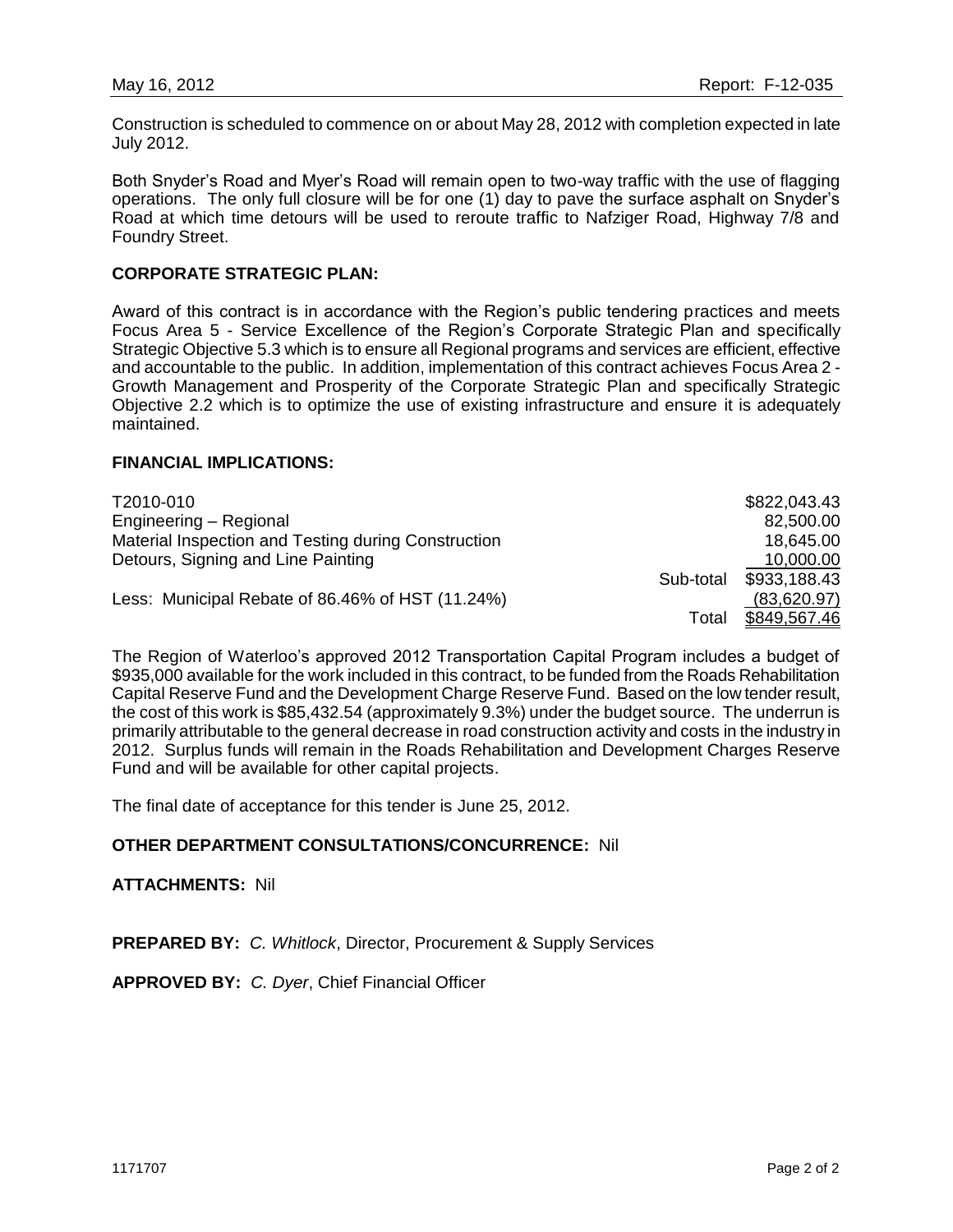<span id="page-7-0"></span>

## **REGION OF WATERLOO**

## **FINANCE DEPARTMENT Procurement & Supply Services Division**

**TO:** Regional Chair Ken Seiling and Members of Regional Council

**DATE:** May 16, 2012 **FILE CODE:** F18-30

## **SUBJECT: T2012-004 TRUSSLER ROAD RECONSTRUCTION (REGIONAL ROAD 70), BLEAMS ROAD SOUTH TO NEW DUNDEE ROAD, TOWNSHIP OF WILMOT, CITY OF KITCHENER**

#### **RECOMMENDATION:**

THAT the Regional Municipality of Waterloo accept the tender of E & E Seegmiller Limited for Trussler Road Reconstruction (Regional Road 70), Bleams Road South to New Dundee Road, Township of Wilmot, City of Kitchener in the amount of \$4,840,854.46 including all applicable taxes.

#### **SUMMARY:** Nil

#### **REPORT:**

Tenders were called for Trussler Road Reconstruction (Regional Road 70), Bleams Road South to New Dundee Road, Township of Wilmot, City of Kitchener and were opened in the presence of M. Henderson, M. Halloran and J. Markovic.

The following tenders were received:

| <b>E&amp;E Seegmiller Limited</b> | Kitchener, ON  | \$4,840,854.46 |
|-----------------------------------|----------------|----------------|
| Steed & Evans Limited             | Heidelberg, ON | \$5,023,980.00 |
| Coco Paving Inc.                  | Petersburg, ON | \$5,036,410.00 |
| Capital Paving Inc.               | Puslinch, ON   | \$5,722,083.50 |
| Bel-Air Excavating & Grading Ltd. | Cambridge, ON  | \$5,767,567.80 |
| Amico Infrastructures             | Woodstock, ON  | \$6,508,683.16 |

The contract limits on Trussler Road are from Bleams Road southerly to New Dundee Road, a total distance of 5.55 km. This road is a boundary road between the City of Kitchener to the east and the Township of Wilmot to the west.

The work under this contract includes vertical and horizontal road alignment improvements, replacement of all storm sewer culverts, ditching and erosion control improvements, full depth road reconstruction with asphalt surface, concrete curbs and gutter installation and slope stabilization adjacent to two significant woodlot locations with steep slopes.

This project is proposed to be constructed in 2 stages: Stage 1 from New Dundee Road to Huron Road and Stage 2 from Huron Road to Bleams Road South. Construction of Stage 1 (New Dundee Road to Huron Road) is proposed to start on May 22, 2012 and proceed until late July 2012. Stage 2 works will follow immediately after completion of Stage 1 to base asphalt. All work is anticipated to be complete by mid October 2012. The completion of Stage 1 to base asphalt will also help accommodate the expected increased traffic to the area for the 2012 International Plowing Match to be held in the Roseville area in September.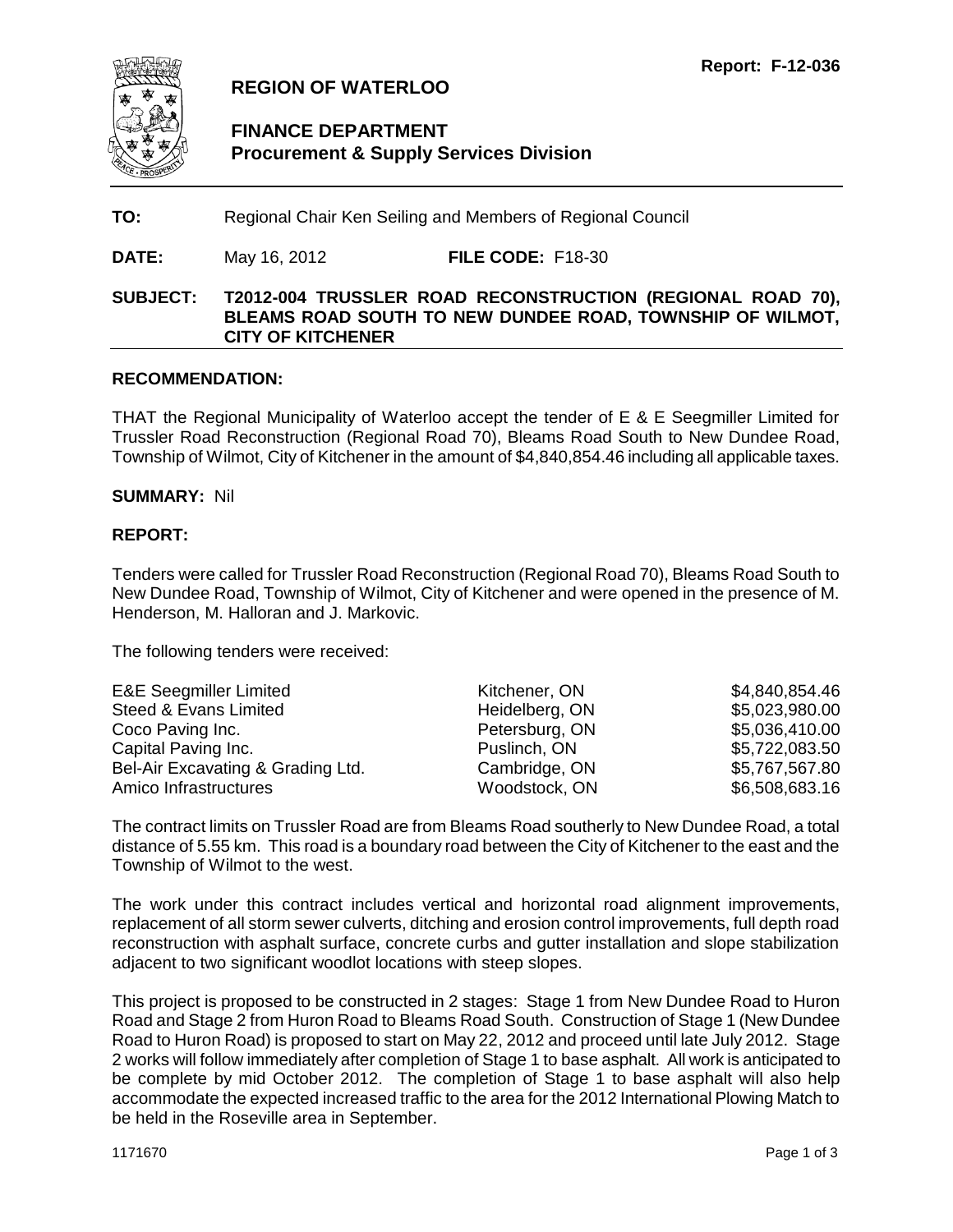#### Traffic Restrictions

Trussler Road must be closed to through traffic in order to facilitate cut and fill operations, underground storm sewer culvert installations and the complete reconstruction of the 2-lane road platform. During both construction stages, traffic detours will be put in place to accommodate through-traffic. Stage 1 through-traffic will be detoured via Huron Road/Fisher-Hallman Road/New Dundee Road. Stage 2 through-traffic will be detoured via Huron Road/Fisher-Hallman Road/Ottawa Street.

#### **CORPORATE STRATEGIC PLAN:**

Award of this contract is in accordance with the Region's public tendering practices and meets Focus Area 5 - Service Excellence of the Region's Corporate Strategic Plan and specifically Strategic Objective 5.3 which is to ensure all Regional programs and services are efficient, effective and accountable to the public. In addition, implementation of this contract achieves Focus Area 2 - Growth Management and Prosperity of the Corporate Strategic Plan and specifically Strategic Objective 2.2 which is to optimize the use of existing infrastructure and ensure it is adequately maintained.

#### **FINANCIAL IMPLICATIONS:**

| T2012-004                                              |           | \$4,840,854.46 |
|--------------------------------------------------------|-----------|----------------|
| Utility Relocations K-W Hydro and Bell                 |           | 536,750.00     |
| Engineering - Regional                                 |           | 450,000.00     |
| Geotechnical Consulting Material Inspections & Testing |           | 84,750.00      |
| Consultants Landscape Design for 2013 Planting         |           | 56,500.00      |
| Detours, Signing & Line Painting                       |           | 50,000.00      |
| <b>Land Acquisition Costs</b>                          |           | 25,000.00      |
| <b>Advertising &amp; Printing</b>                      |           | 5,000.00       |
|                                                        | Sub-total | \$6,048,854.46 |
| Less: Municipal Rebate of 86.46% of HST (11.24%)       |           | (548, 945.32)  |
|                                                        | Total     | \$5,499,909.14 |

The Region of Waterloo's approved 2012 Ten Year Transportation Capital Program includes a total budget of \$8,710,000 in 2012 for the Trussler Road Reconstruction project to be funded from the Roads Rehabilitation Capital Reserve Fund. An additional \$715,000 was budgeted in 2013 for surface asphalt work (this funding will no longer be required as the surface asphalt work is included in the tendered amount). Based on the low tender result, the actual cost of this work is \$3,925,090.85 (approximately 42%) under the budget amount. Surplus funds will remain in the Roads Rehabilitation Reserve Fund and will be available for other capital projects.

The budget under-run on this project is attributable to a number of factors as follows:

1. The reconstruction of Trussler Road includes a significant quantity of excavated material that is surplus to the needs of the contract and that must be trucked to an off-site disposal location. The low bidder on this contract has named a directly abutting property owner as the receiver of all excess material from this contract. Accordingly, with very limited trucking and haulage costs, major savings are realized on this contract for the earth excavation item. When compared to unit prices from previous years, the earth excavation unit price on this contract is 60% lower than in prior years accounting for a significant portion of the budget underrun.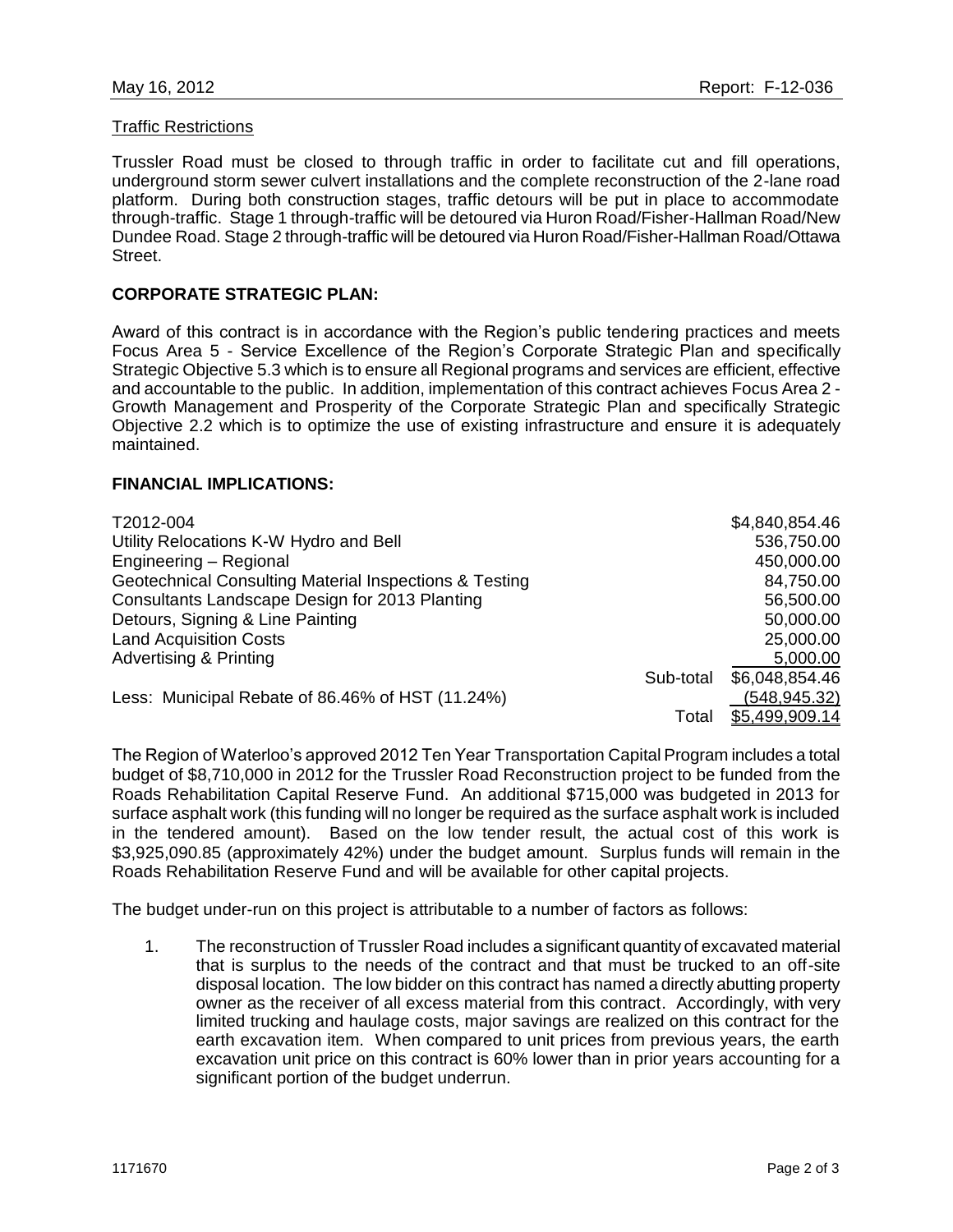- 2. Unit prices on other contract items in this contract are significantly lower than unit prices received in recent years. For example, gravel prices on this contract are 30% lower than average 2010/2011 prices and asphalt prices are 20% lower than average 2010/2011 contract prices. Prices on these major items are comparable to prices seen in the early 2000's on Regional contracts. The extremely competitive pricing on this and other recent Regional contracts is largely attributable to a general reduction in road building tenders in 2012. With the reduced activity in the local road building sector (including road construction as part of commercial and residential projects), contract bids are much more competitive than has been seen in years.
- 3. In addition, late in the design process, it was determined based on the pavement condition that the extent of the full reconstruction on Trussler Road at the north project limit could be reduced from the original limits resulting in additional project savings.

The final date of acceptance for this tender is June 24, 2012.

#### **OTHER DEPARTMENT CONSULTATIONS/CONCURRENCE:** Nil

#### **ATTACHMENTS:** Nil

**PREPARED BY:** *C. Whitlock*, Director, Procurement & Supply Services

**APPROVED BY:** *C. Dyer*, Chief Financial Officer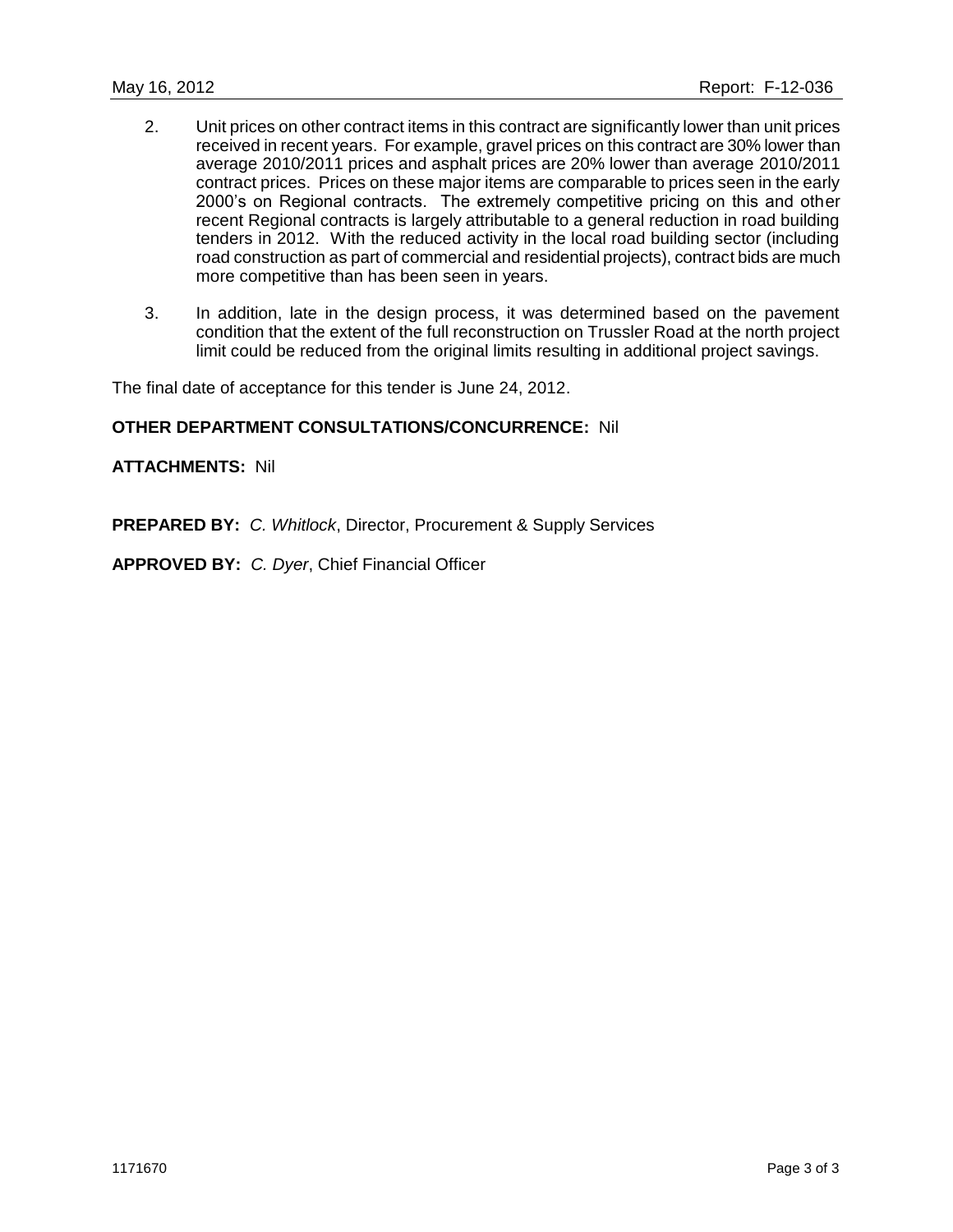## <span id="page-10-0"></span>**THE REGIONAL MUNICIPALITY OF WATERLOO PLANNING AND WORKS COMMITTEE**

## **Summary of Recommendations to Council**

The Planning and Works Committee recommends as follows:

- 1. THAT the Regional Municipality of Waterloo approve the ultimate implementation of a two-lane roundabout on Ottawa Street at Trussler Road, in the City of Kitchener, all as presented in Report E-12-045 dated May 8, 2012.
- 2. THAT the Regional Municipality of Waterloo amend Traffic and Parking By-law 06-072, as amended, to:
	- a) Add to Schedule 1, No Parking Anytime on both sides of Bridge Street (Regional Road 52) from Northfield Drive (Regional Road 22) to Lexington Road; and
	- b) Add to Schedule 24, Reserved Bicycle Lanes Anytime on both sides of Bridge Street (Regional Road 52) between Northfield Drive (Regional Road 22) and Lexington Road

in the City of Waterloo, as outlined in Report E-12-053 dated May 8, 2012.

- 3. THAT the Regional Municipality of Waterloo establish a Reurbanization Community Advisory Panel, as described in Report No. P-12-036, dated May 8, 2012, and more specifically:
	- a) Approve the attached Terms of Reference for the Reurbanization Community Advisory Panel; and
	- b) Direct staff to invite participants to the Reurbanization Community Advisory Panel.
- 4. THAT the Regional Municipality of Waterloo distribute Report No. P-12-054, Year End 2011 Population and Household Estimates for the Region of Waterloo, dated May 8, 2012, to interested parties.
- 5. THAT the Regional Municipality of Waterloo approve the following regarding implementation of the 2012 Grand River Transit (GRT) fare structure as described in Report No. P-12-055, dated May 8, 2012:
	- a) Implement the GRT fare structure as detailed in Table 1 on July 1, 2012;
	- b) Coordinate MobilityPLUS fares with conventional transit fares by providing discounted tickets and monthly passes to provide fare parity, as required by the Accessibility for Ontarians with Disabilities Act (AODA) and;
	- c) Amend the Region's Fees and Charges By-law No. 12-001 with respect to the approved 2012 GRT fares.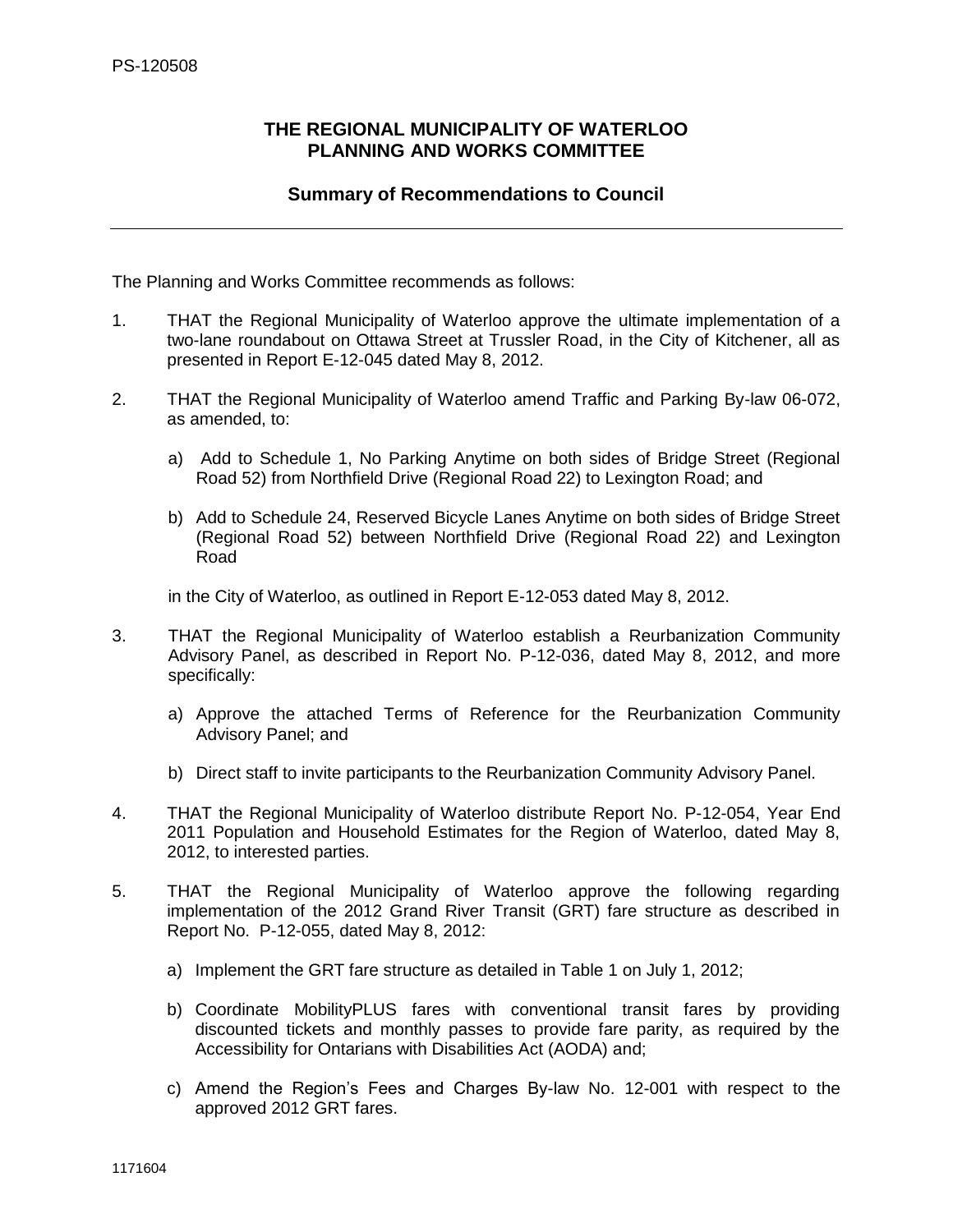- 6. THAT the Regional Municipality of Waterloo accept the 2012 Water and Wastewater Monitoring Report summarized in Report E-12-047/P-12-043, dated May 8, 2012, as the account of water supply and wastewater treatment capacity as of December 31, 2011.
- 7. THAT the Regional Municipality of Waterloo extend, for an additional one year term, the existing agreements to permit the Southern Ontario Locomotive Restoration Society to operate a tourist train and locomotive restoration operation on the Waterloo Spur Railway owned by the Regional Municipality of Waterloo as described in Report CR-RS-12-026/E-12-056 dated May 8, 2012 with such agreements to be to the satisfaction of the Regional Solicitor.
- 8. THAT the Regional Municipality of Waterloo Receive the report entitled "Strange Street Water Supply System Class Environmental Assessment Update" prepared by Stantec, dated March 2012, according to Report E-12-052 dated May 8, 2012;

AND THAT Transportation and Environmental Services staff issue the Notice of Completion of Environmental Study Report, and file the Environmental Study Report for public review in accordance with Municipal Class Environmental Assessment requirements.

9. THAT the Regional Municipality of Waterloo, in order to minimize delays in construction and the impacts on the community, traffic and the cost of construction, take no action with respect to the City of Cambridge's request to alter the construction phasing as originally planned per Report E-11-047 and as presented to Regional Planning and Works Committee on May 3, 2011 for the Franklin Boulevard Improvements from Pinebush Road to Myers Road. [E-12-027]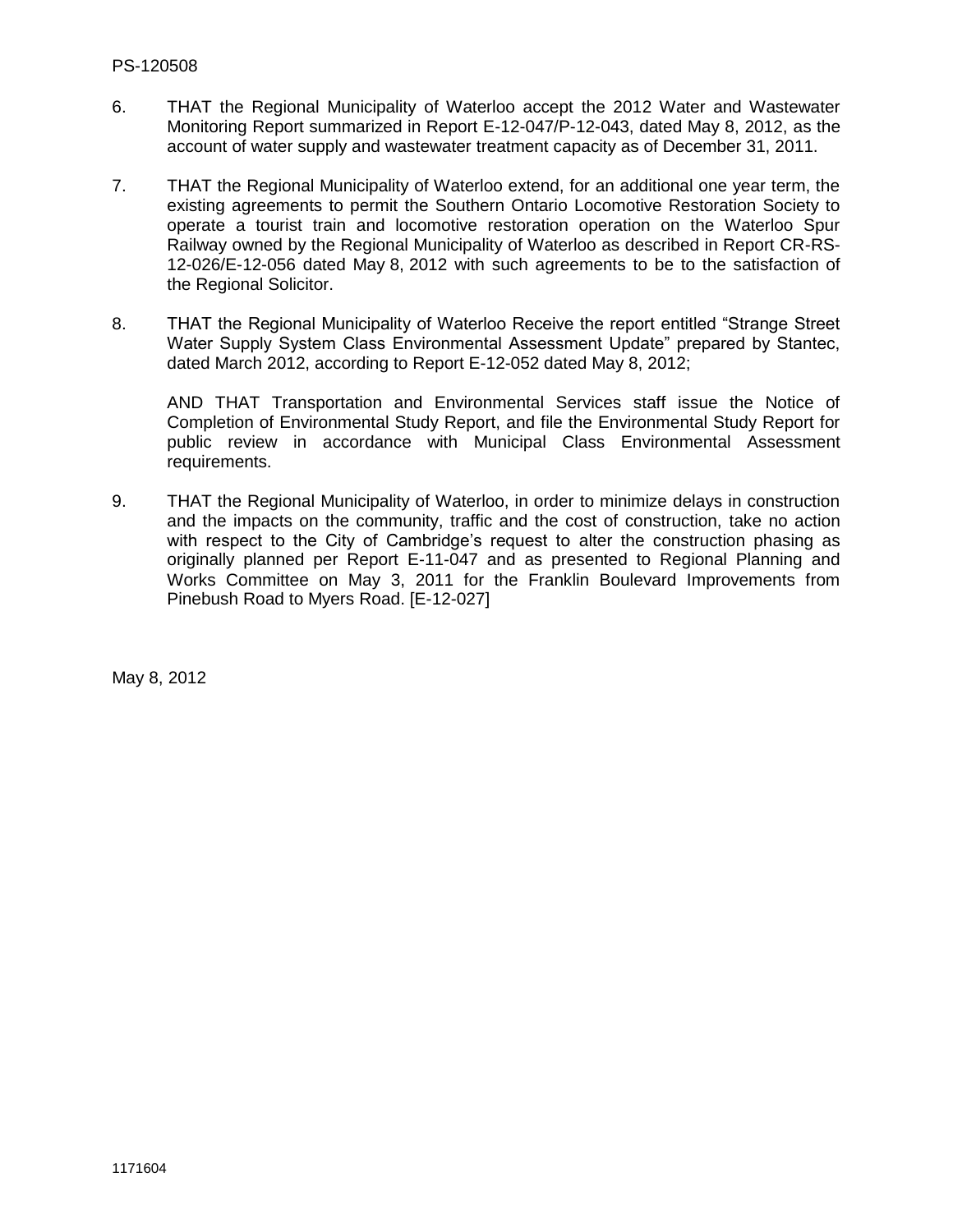## <span id="page-12-0"></span>**THE REGIONAL MUNICIPALITY OF WATERLOO ADMINISTRATION AND FINANCE COMMITTEE**

## **Summary of Recommendations to Council**

The Administration and Finance Committee recommends as follows:

- 1. THAT The Regional Municipality of Waterloo dismiss the Complaint of Activa Holdings Inc., dated March 21, 2012, attached as Appendix "A", in relation to a building to be located at 267 Grey Silo Road, City of Waterloo, pursuant to Report F-12-032 dated May 8, 2012.
- 2. THAT the Regional Municipality of Waterloo approve the Policy for Reimbursement for Municipal Conflict of Interest Legal Opinion Expenses as set out in Appendix "B" to Report CR-RS-12-023, dated May 8, 2012. Conflicts: D. Craig K. Seiling
	- 3. THAT staff be directed to bring a report back to implement the consent agenda process for Regional Council and Standing Committee meetings along with any necessary amendments to the Procedural By-law. [CR-CLK-12-005]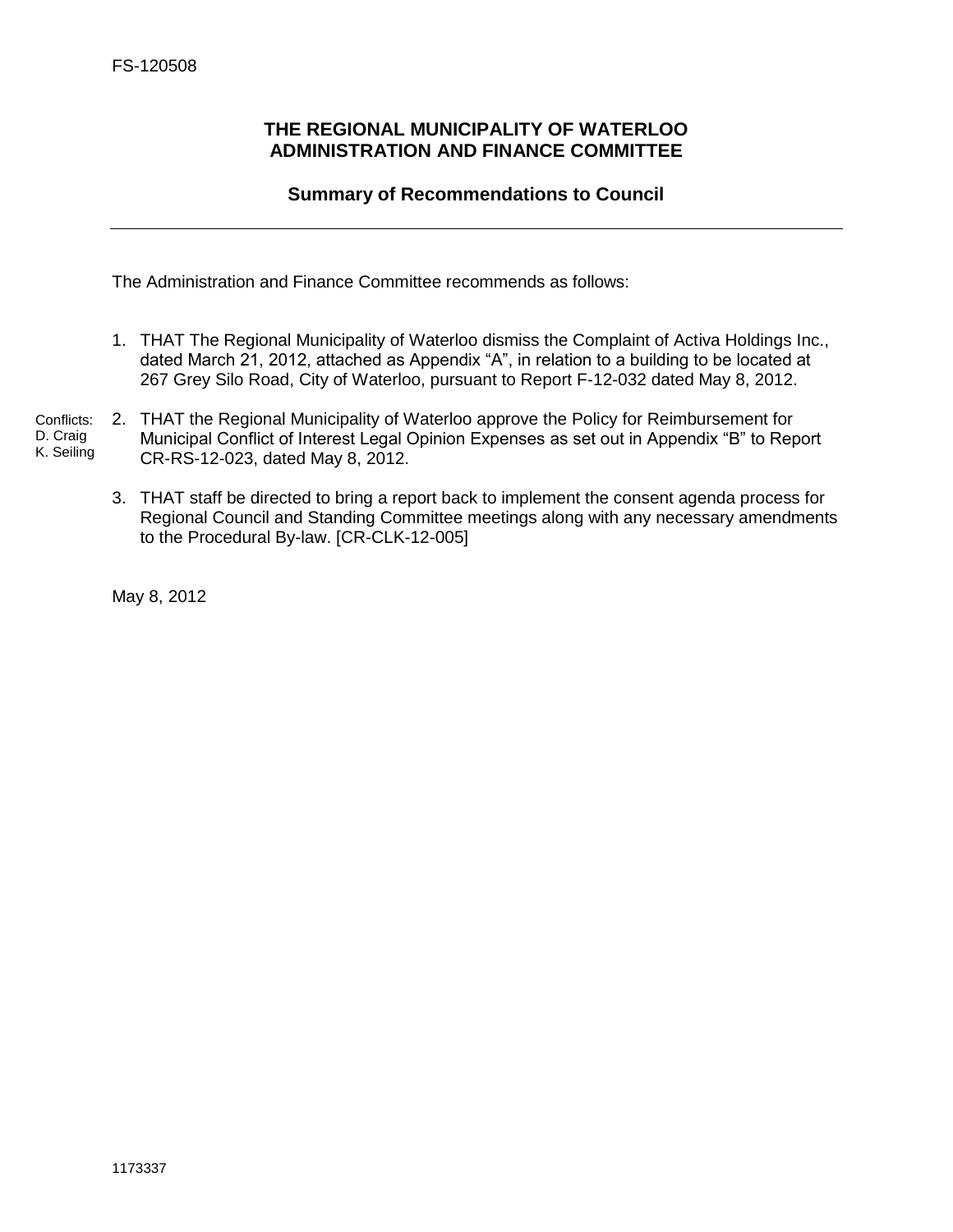## <span id="page-13-0"></span>**THE REGIONAL MUNICIPALITY OF WATERLOO COMMUNITY SERVICES COMMITTEE**

## **Summary of Recommendations to Council**

The Community Services Committee recommends as follows:

- 1. THAT the Regional Municipality of Waterloo approve the 2012 Healthy Babies Healthy Children service plan and budget for the delivery of the Healthy Babies Healthy Children Program in Waterloo Region for submission to the Ministry of Children and Youth Services, according to the parameters outlined in Report PH-12-016, dated May 8, 2012.
- 2. THAT the Regional Municipality of Waterloo approve the Community Housing Update and Proposed 2012 Progress Plan, as described in Report P-12-057, dated May 8, 2012.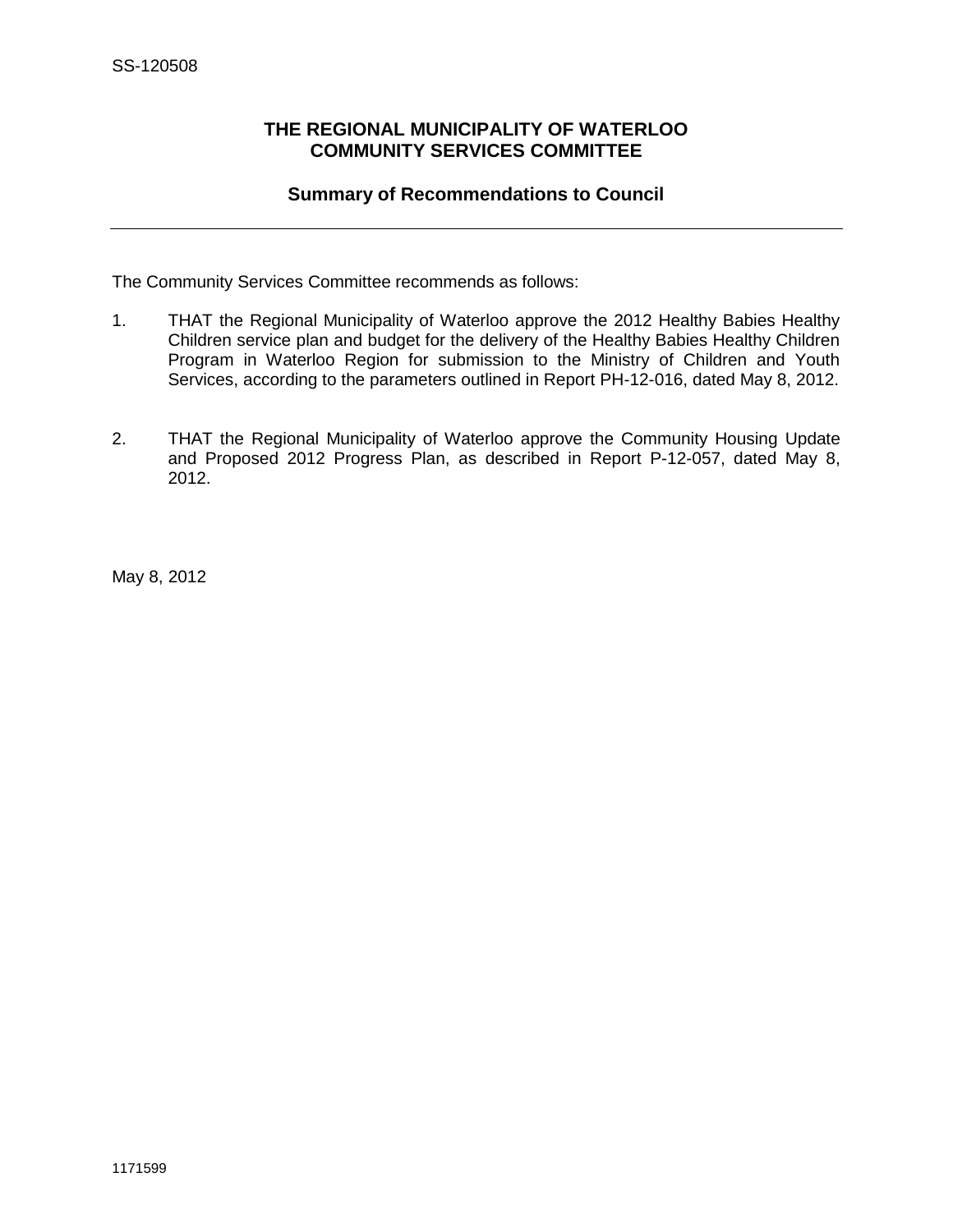## **THE REGIONAL MUNICIPALITY OF WATERLOO COMMUNITY SERVICES COMMITTEE**

## **Summary of Closed Recommendations to Council**

<span id="page-14-0"></span>The Community Services Committee recommends as follows:

- 1. THAT the Regional Municipality of Waterloo appoint the following persons to the Employment and Income Support Community Advisory Committee:
	- Lou Bellini (Education Representative) for a three-year term ending December 31, 2014;
	- Janet Howitt (Immigration Partnership) for a four-year term ending December 31,  $\bullet$ 2015;
	- $\bullet$ Lee Ann Hundt (Community Employment Linkages Committee) for a four-year term ending December 31, 2015;
	- $\bullet$ Bonnie MacPherson (Income Support Caseworker) for a four-year term ending December 31, 2015;
	- Janice Penner (Community Counselling and Support) for a four-year term ending  $\bullet$ December 31, 2015; and
	- Rebecca Roy (Youth Services) for a four-year term ending December 31, 2015.  $\bullet$
- 2. THAT the Regional Municipality of Waterloo provide the sum of up to \$46,000 to K-W Multigroup Homes Inc. ("Multigroup"), a non-profit community housing provider located at 160 Century Hill Drive in the City of Kitchener, by way of a repayable loan from the Housing Reserve Fund for the purpose of making emergency repairs to the property, conditional upon:
	- (i) the conclusion of an agreement between the Region and Multigroup providing for re-payment of the loan with interest, with the terms and conditions of such agreement to be to the satisfaction of the Regional Solicitor, and
	- (ii) the Region receiving a collateral mortgage from Multigroup in the amount of up to \$46,000 as security for the loan, which mortgage is to be registered on title to the Multigroup property.

THAT the Regional Municipality of Waterloo request, on behalf of Multigroup, the consent of the Ministry of Municipal Affairs and Housing pursuant to the *Housing Services Act* for the disposition of a portion of the lands currently owed by Multigroup, being a vacant separate parcel of approximately 1.62 acres, and described as Plan of Subdivision 1375, Block 425 in the City of Kitchener.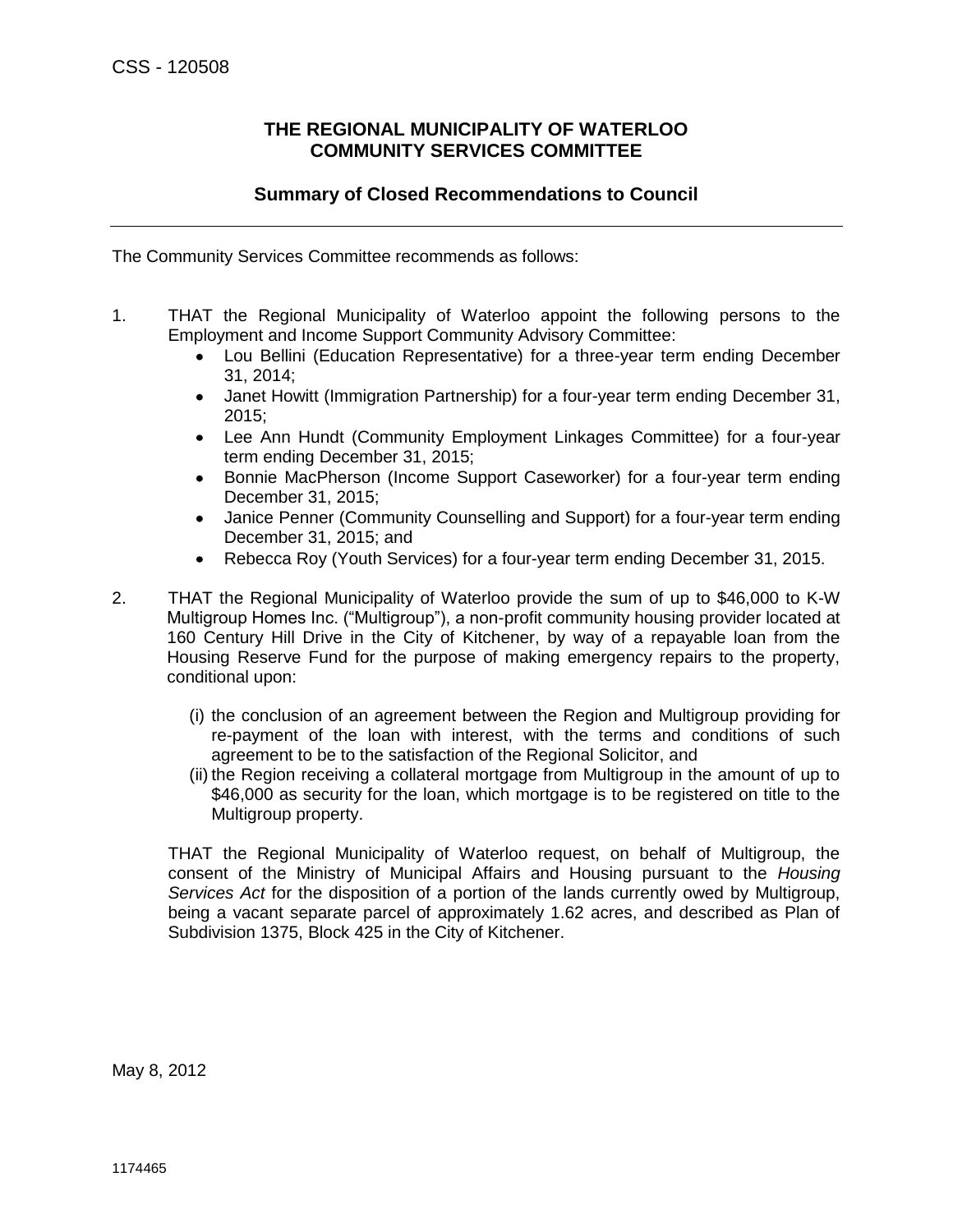<span id="page-15-0"></span>

**REGION OF WATERLOO**

## **CORPORATE RESOURCES Council and Administrative Services**

## **TO:** Regional Chair Ken Seiling and Members of Regional Council

**DATE:** May 16, 2012 **FILE CODE:** C05-20

## **SUBJECT: APPOINTMENTS TO THE WATERLOO REGION CRIME PREVENTION COUNCIL**

#### **RECOMMENDATION:**

THAT the Regional Municipality of Waterloo ratify the following appointments and reappointments to the Waterloo Region Crime Prevention Council for 2012, as listed below:

| <b>Sector</b>                                | <b>Name</b>                                                                                 | <b>Max Term</b> |
|----------------------------------------------|---------------------------------------------------------------------------------------------|-----------------|
|                                              |                                                                                             | <b>Ending</b>   |
| Area Municipalities                          | Shane Turner(Director of Bylaws, City of<br>Kitchener)                                      | 2022            |
|                                              | Jim Olender (Councillor, Township of<br>Wellesley)                                          | 2022            |
|                                              | Leah Bozic (Senior Economic<br>Development Officer, City of Cambridge)                      | 2022            |
| <b>Community Based Justice</b>               | Chris Cowie (Executive Director,<br><b>Community Justice Initiatives)</b>                   | 2021            |
|                                              | Dr. Joan Nandlal (Executive Director,<br>John Howard Society)                               | 2022            |
| Education                                    | John Shewchuk (Director of<br><b>Communications and Chief Managing</b><br>Officer, WCDSB)   | 2017            |
|                                              | Jeff Klinck (Vice-Principal Grand River<br>Collegiate, WRDSB)                               | 2018            |
|                                              | Wayne Morris (Chair of Community<br>Safety & Human Services Programs,<br>Conestoga College) | 2017            |
| <b>Local Police</b>                          | Superintendent Barry Zehr<br>(Superintendent of Corporate Resources,<br>WRPS)(              | 2020            |
|                                              | Inspector Kevin Thaler (Executive Officer<br>to the Chief, WRPS)                            | 2022            |
| <b>Mental Health and Addictions</b>          | Don Roth (Executive Director, Canadian<br>Mental Health Association Grand River<br>Branch)  | 2019            |
| Neighbourhood Development                    | Laurie Strome (Chair, Sunnydale<br>Neighbourhood Association)                               | 2016            |
|                                              | Courtney Storey (Executive Director, Alison<br>Neighbourhood Association)                   | 2022            |
| <b>Community and Economic</b><br>Development | Bill Davidson (Executive Director, Langs)                                                   | 2018            |
|                                              | Steve Sherrer (Chief Operating Officer,<br>Lutherwood)                                      | 2019            |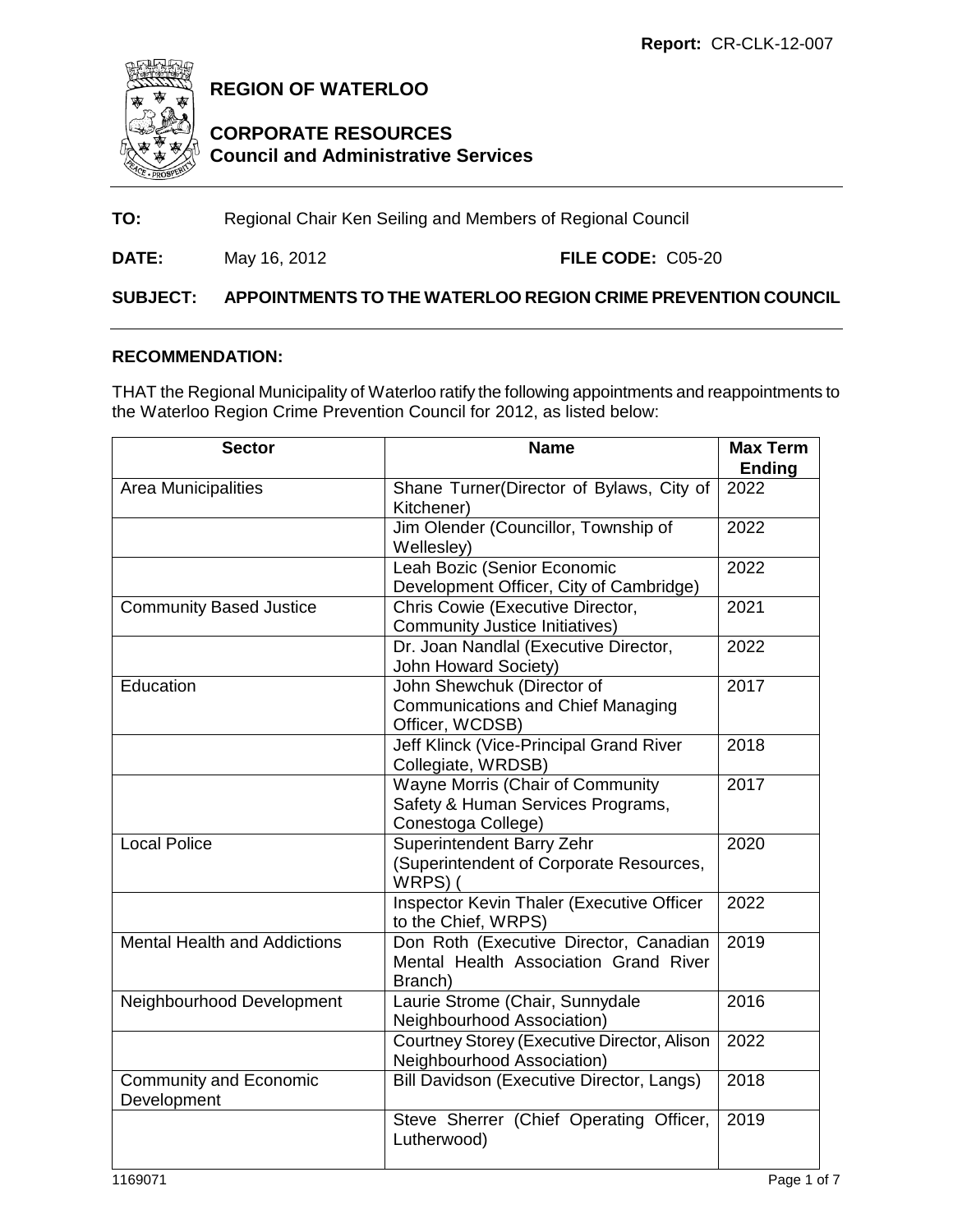| <b>Tom Brenner</b><br><b>Community Representatives</b>                                               |                                                                                         | 2017 |  |  |
|------------------------------------------------------------------------------------------------------|-----------------------------------------------------------------------------------------|------|--|--|
|                                                                                                      | Kathryn McGarry                                                                         |      |  |  |
|                                                                                                      | Frank Johnson                                                                           | 2022 |  |  |
|                                                                                                      | Sharon Ward-Zeller                                                                      | 2022 |  |  |
| <b>Priority Populations</b>                                                                          | Youth: Sandy Dietrich-Bell (Executive<br>Director, ROOF)                                | 2017 |  |  |
|                                                                                                      | LGBTQ: Sue Weare (Rainbow Coalition)                                                    | 2022 |  |  |
| <b>Violence Prevention</b>                                                                           | Mary Zilney (Chief Executive Officer,                                                   | 2016 |  |  |
|                                                                                                      | <b>Women's Crisis Services)</b>                                                         |      |  |  |
|                                                                                                      | Kim Clark (Executive Director, Victim                                                   | 2022 |  |  |
|                                                                                                      | Services)                                                                               |      |  |  |
| Ex-officio                                                                                           |                                                                                         |      |  |  |
| Commissioner of Social Services: Mike Schuster; Alternate: Angela Pye                                |                                                                                         |      |  |  |
| Medical Officer of Health: Dr. Liana Nolan; Alternate: Sharlene Sedgwick Walsh                       |                                                                                         |      |  |  |
|                                                                                                      | Executive Director of Family and Children Services: Alison Scott; Alternate: Pat Gillis |      |  |  |
| Chair of Waterloo Regional Police Services Board: Tom Galloway; Alternate: Peter Ringrose            |                                                                                         |      |  |  |
| Crown Attorney: William Wilson; Alternate: Mary Ellen Cullen                                         |                                                                                         |      |  |  |
| Warden of Grand Valley Institution for Women: Nancy Kinsman; Alternate: Nicki Smith                  |                                                                                         |      |  |  |
| Manager of Legal Services Waterloo-Wellington: Angela Vanderheyden: Alternate:<br><b>Gay Slinger</b> |                                                                                         |      |  |  |

#### **SUMMARY:**

The Waterloo Region Crime Prevention Council (WRCPC) is a broad-based community partnership consisting of citizens and professionals with a common interest in increasing community safety by preventing and reducing crime, victimization and fear of crime within the Region of Waterloo. The WRCPC brings to the attention of Regional Council and its committees, as well as the Police Services, information about issues and developments which might impact on the Region's community safety.

## **REPORT:**

This report was prepared in response to a request from the WRCPC for Regional Council ratification of the 2012 membership slate. Appointments are renewable on an annual basis for a maximum term of ten (10) years. The Council reflects a multi-disciplinary membership, with representatives from Regional Council; Regional employees from Social Services, Public Health; Strategic and Land Use Planning; Community Based Justice; Education; Regional Police; Mental Health; Neighbourhoods; Community Representatives; Child Welfare; Youth Services and Family Violence Prevention.

In addition to the appointed members, there are nine ex-officio members representing the Region of Waterloo; the Waterloo Regional Police Services Board; the Waterloo Regional Police Services; the Crown Attorney's office; the Defense Council's office; Family and Children Services; and, the Grand Valley Institution for Women.

This recommendation reflects partial appointment and reappointment of members, as approved by the WRCPC at its regular meeting on January 13, 2012 and at its inaugural meeting on February 10, 2012. At the meeting on February 10, 2012, David Dick, Warden at the Grand Valley Institution for Women, was elected Chair of the Council and Barry Zehr, Superintendent of Corporate Resources at the Waterloo Regional Police Services, was elected Vice-Chair. Since the inaugural meeting, Mr. Dick has submitted his resignation as a result of taking a position out of province; this position remains vacant.

Additionally, some membership sectors have been added, others have been removed and some sectors have been renamed to better reflect the populations being represented on the Council.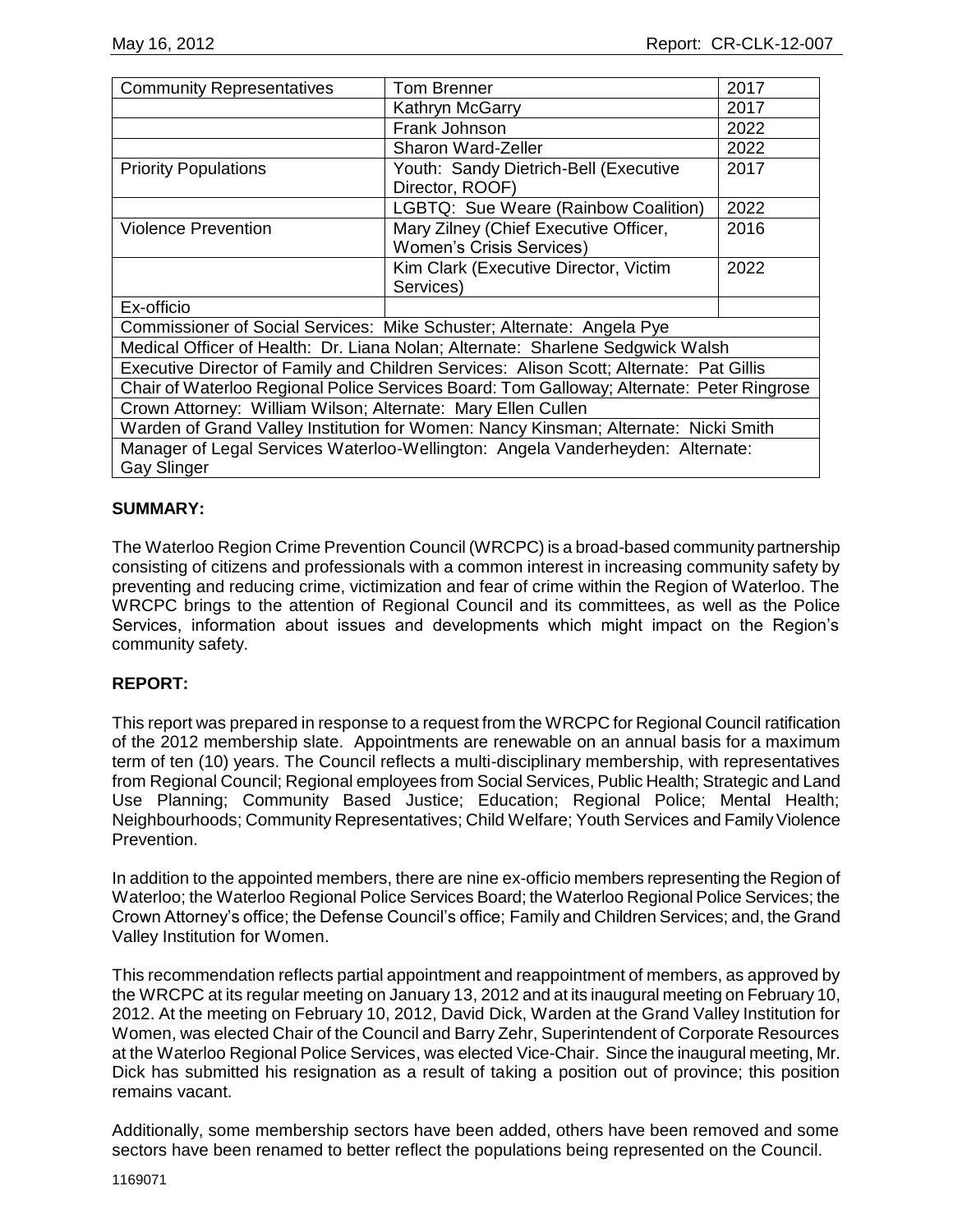#### **CORPORATE STRATEGIC PLAN:**

Focus Area 3: Healthy and Safe Communities: Supporting safe and caring communities that enhance all aspects of health, specifically, to enhance and monitor the community engagement program of the Crime Prevention Council.

#### **FINANCIAL IMPLICATIONS:**

NIL

#### **OTHER DEPARTMENT CONSULTATIONS/CONCURRENCE:**

The Regional Chair's office and the Waterloo Region Crime Prevention Council have been consulted in the preparation of this report.

#### **ATTACHMENTS:**

Attachment 1: Letter from John Shewchuk, Past Chair, WRCPC and a complete Membership Slate for 2012 is attached to this report for information.

**PREPARED BY:** *Stevie Natolochny,* Council/Committee Support Specialist

**APPROVED BY:** *Kris Fletcher*, Director, Council and Administrative Services/Regional Clerk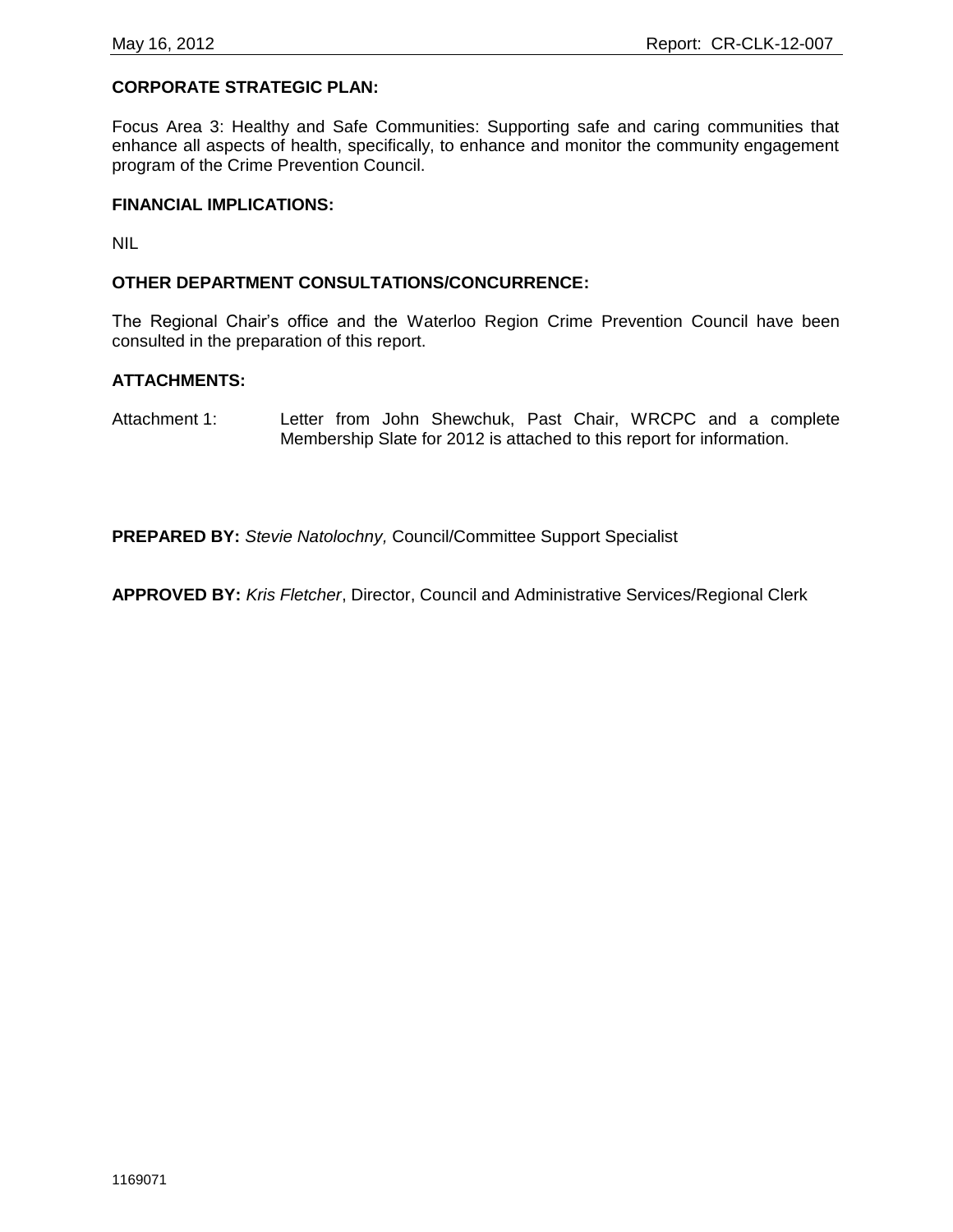## ATTACHMENT 1



March 29, 2012

Dear Chair Seiling and Members of Regional Council:

On behalf of the Waterloo Region Crime Prevention Council (WRCPC) it is my pleasure to present for your consideration and ratification the WRCPC membership slate for 2012 (attached). The slate was approved by WRCPC at its regular meeting on January 13, 2012 with three additional representatives approved by WRCPC at the inaugural meeting on February 10, 2012.

The elections of the executive offices were held on February 10, 2012. As a result David Dick, Ex-officio, Warden at Grand Valley Institution for Woman was elected as Chair of Council; Superintendent Barry Zehr, representing Local Police, was elected Vice-chair of Council and the following members were elected to participate on the Facilitating Committee: Chris Cowie, Bill Davidson, Jane Mitchell, Laurie Strome, together with the Chair, Vice-chair, Past-chair John Shewchuk and the Regional Liaison Mike Schuster.

Since that time David has unexpectedly moved from his role as Warden of GVI to the role of Deputy Assistant Commissioner of CSC which necessitated a move to British Columbia. We have accepted his resignation with regret and are in the process of filling the role of Chair.

The following are changes to the WRCPC slate from the slate approved for 2012.

**Area Municipalities** was added to the sector list.

**Strategic and Land Use Planning** sector has been removed and a new sector called **Community and Economic Development** has been added**.** 

The **Neighbourhood** sector has been renamed and is now called **Neighbourhood Development**.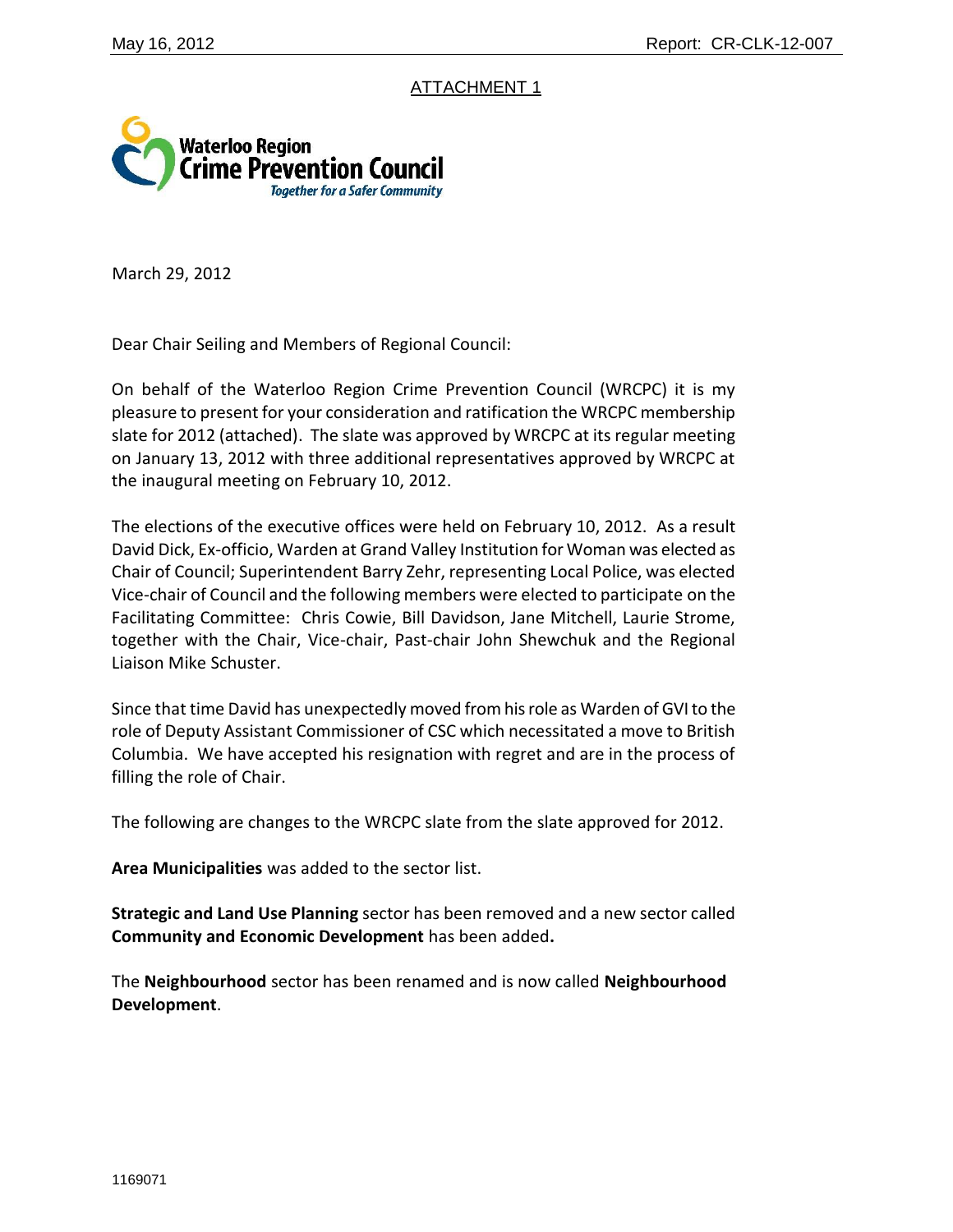We added two **Community Representatives** for a total of four positions.

The **Youth Services** sector has been removed and falls under a new sector called **Priority Populations** along with a position to represent the LGBTQ community.

The **Family Violence** sector has been renamed to **Violence Prevention** and Victim Services of Waterloo Region have been added as representative for that sector.

Finally, the 3 standing positions have been moved to Ex-officio status and they are as follows: Commissioner of Social Services, Mike Schuster; Alternate: Angela Pye; Medical Officer of Health: Dr. Liana Nolan; Alternate: Sharlene Sedgwick Walsh; and Executive Director of Family and Children Services: Alison Scott; Alternate; Pat Gillies. Along with the current Ex-officio members we are pleased to announce that Peter Ringrose, the Provincial representative on the WRPSB has accepted the role as alternate to Tom Galloway, Chair of the WRPSB; Mary Ellen Cullen has accepted the role as alternate to Crown Attorney Bill Wilson; and Gay Slinger with Legal Aid Ontario has accepted the role as alternate to Angela Vanderheyden, Lawyer Manager with Legal Aid Ontario.

We accepted, with regret, the resignation of Maureen Murphy, Senior Coordinator for Youth Programs with John Howard Society of Waterloo-Wellington, representing **Community Based Justice.** Maureen served 6 years on Council as of January 13, 2012. We also accepted, with regret, the resignation of Deputy Chief Steve Beckett from the Waterloo Regional Police Service representing **Police.** Deputy Chief Beckett served 4 years on Council.

Shelley Adams, Director of Community and Corporate Planning with the City of Kitchener, and Yvette Rybensky, Planner with the City of Cambridge, representing **Strategic and Land Use Planning** leave Council after completing the maximum allowable term of 10 years of service. Their dedication to crime prevention through social development has received appropriate recognition and appreciation.

We trust the 2012 slate meets with your agreement. Please do not hesitate to contact the WRCPC office or myself with any questions or concerns. On behalf of WRCPC I want to thank you for your outstanding support of our efforts throughout the years. We look forward to another productive year in working with our partners for a safe community.

Sincerely,

4P. Pravdie

John Shewchuk, Past Chair and Chair of Nominating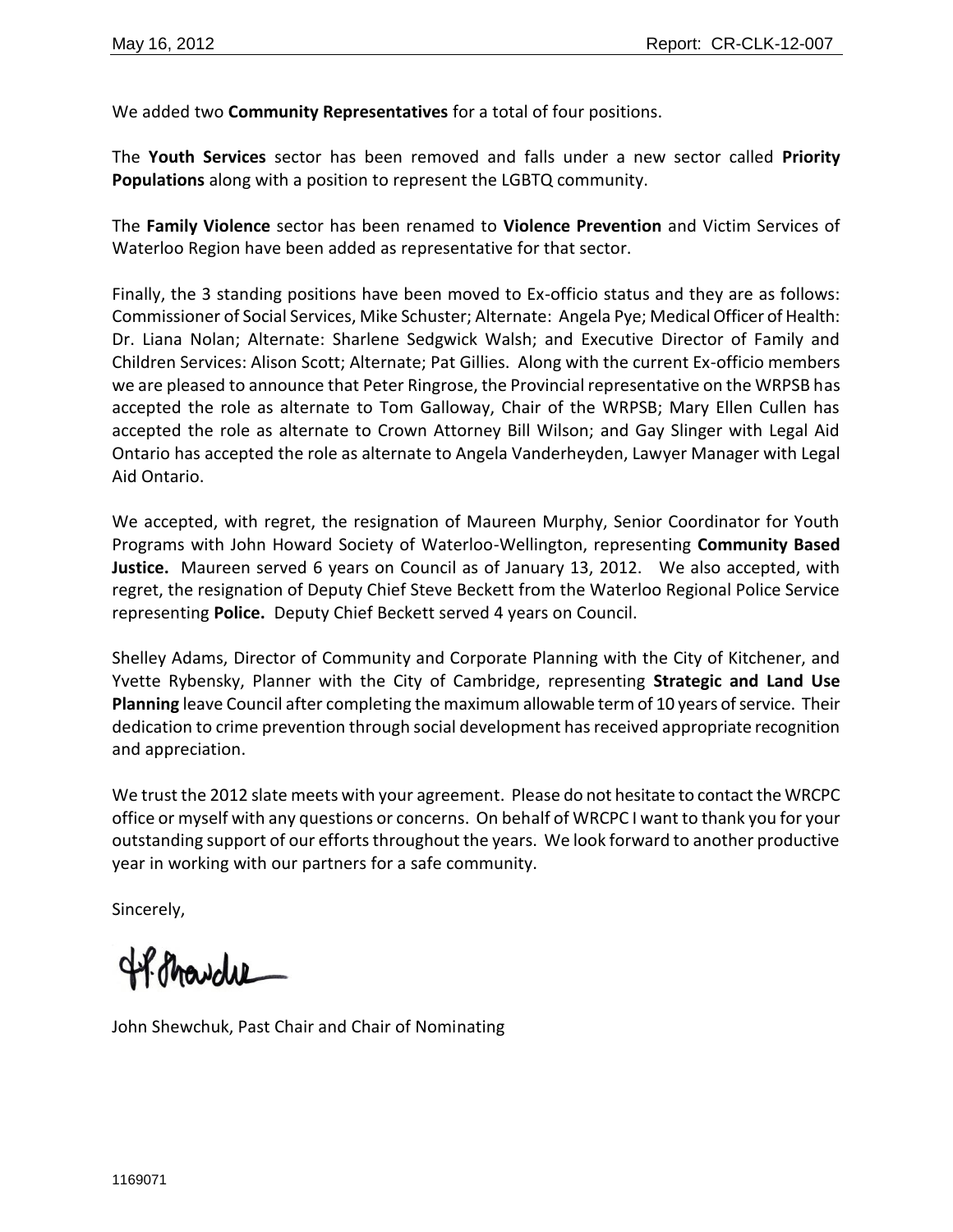

## **Membership Slate 2012**

## **Regional Council (2)**

Jane Mitchell (2001) Todd Cowan (2011)

## **Area Municipalities (3)**

Shayne Turner (Director of Bylaws, City of Kitchener) (2012) Jim Olender (Councillor, Township of Wellesley) (2012) Leah Bozic (Senior Economic Development Officer, City of Cambridge) (2012)

## **Community Based Justice (2)**

Chris Cowie (Executive Director, Community Justice Initiatives) (2011) Dr. Joan Nandlal (Executive Director, John Howard Society) (2012)

## **Education (3)**

John Shewchuk (Director of Communications and Chief Managing Officer, WCDSB) (2007) Jeff Klinck (Vice-Principal Grand River Collegiate, WRDSB) (2008) Wayne Morris (Chair of Community Safety & Human Services Programs, Conestoga College) (2007)

## **Local Police (2)**

Barry Zehr (Superintendent of Corporate Resources, WRPS) (2010) Kevin Thaler (Executive Officer to the Chief, WRPS) (2012)

## **Mental Health and Addictions (1)**

Don Roth (Executive Director, Canadian Mental Health Association Grand River Branch) (2009)

## **Neighbourhood Development (2)**

Laurie Strome (Chair, Sunnydale Neighbourhood Association) (2006) Courtney Storey (Executive Director, Alison Neighbourhood Association) (2012)

## **Community and Economic Development (2)**

Bill Davidson (Executive Director, Langs) (2008) Steve Sherrer (Chief Operating Officer, Lutherwood) (2009)

## **Community Representatives (4)**

Tom Brenner (2007) Kathryn McGarry (2007) Frank Johnson (2012)

1169071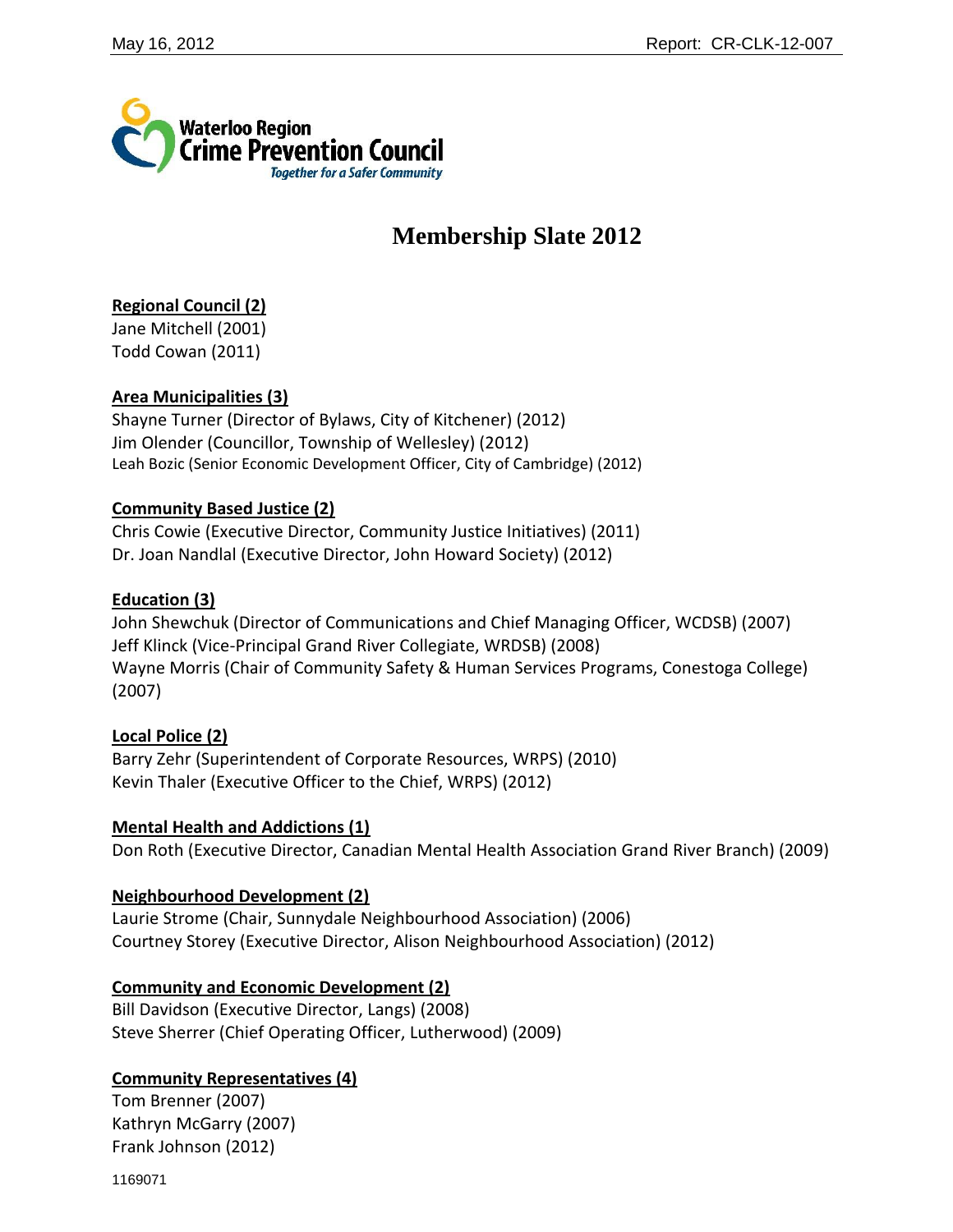Sharon Ward-Zeller (2012)

## **Priority Populations (2)**

Youth: Sandy Dietrich-Bell (Executive Director, ROOF) (2007) LGBTQ: Sue Weare (Rainbow Coalition) (2012)

## **Violence Prevention (2)**

Mary Zilney (Chief Executive Officer, Women's Crisis Services) (2006) Kim Clark (Executive Director, Victim Services) (2012)

## **Ex-officio Members (9)**

**Commissioner of Social Services:** Mike Schuster; Alternate: Angela Pye **Medical Officer of Health:** Dr. Liana Nolan; Alternate: Sharlene Sedgwick Walsh **Executive Director of Family and Children Services:** Alison Scott; Alternate: Pat Gillis **Chair of Waterloo Regional Police Services Board:** Tom Galloway; Alternate: Peter Ringrose **Crown Attorney:** William Wilson; Alternate: Mary Ellen Cullen **Warden of Grand Valley Institution for Women:** Nancy Kinsman; Alternate: Nicki Smith **Manager of Legal Services Waterloo-Wellington:** Angela Vanderheyden: Alternate: Gay Slinger

**Regional Chair:** Ken Seiling

**Chief of Waterloo Regional Police Service:** Matt Torigian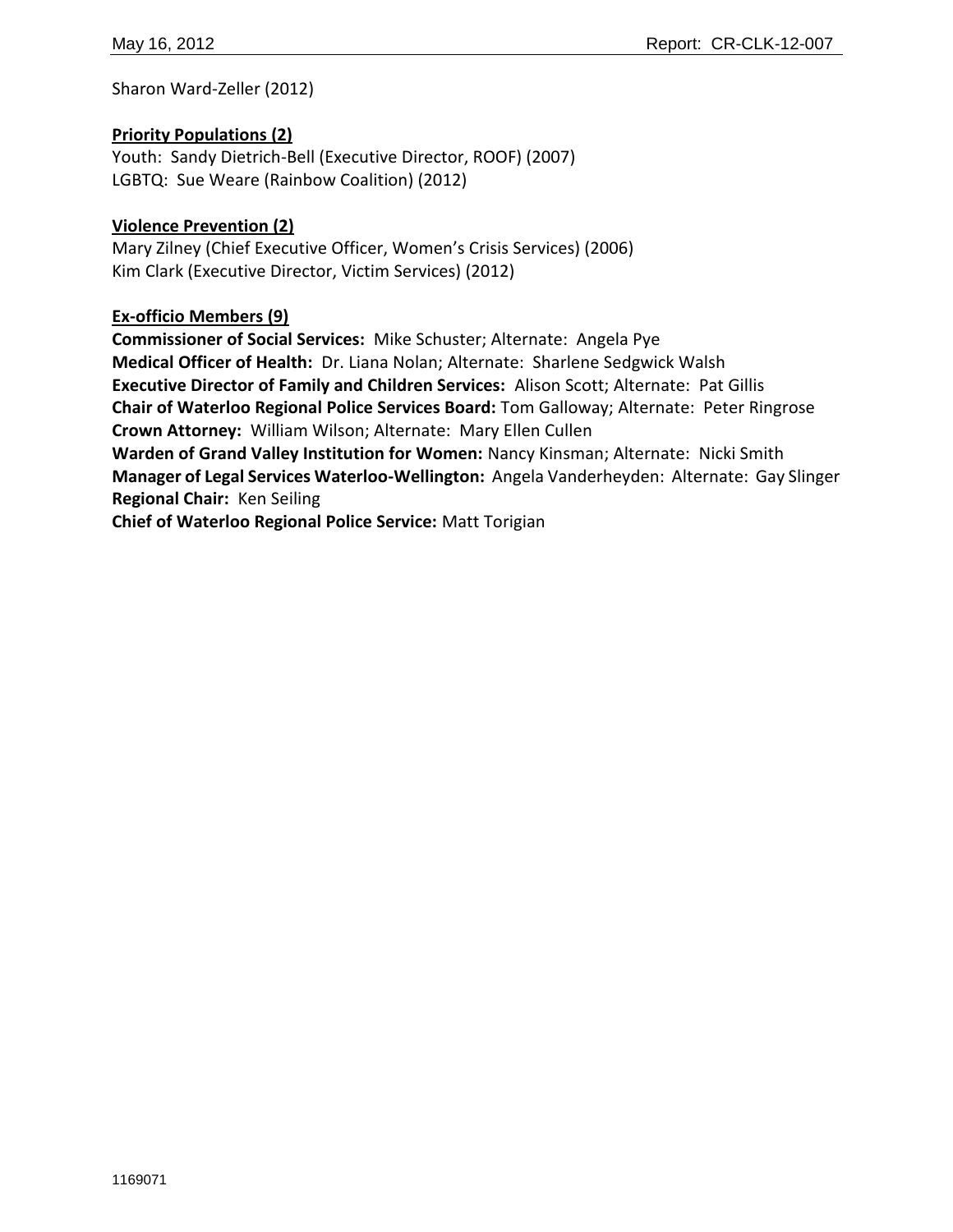**FINANCE**

<span id="page-22-0"></span>

Chief Financial Officer

Region of Waterloo

Date: May 9, 2012

# **MEMORANDUM**

- To: Regional Chair Ken Seiling and Members of Regional Council
- From: Craig Dyer, Chief Financial Officer

File No: F20-20

Subject: **FUNDING OF DISCRETIONARY BENEFITS PROGRAM – JULY TO DECEMBER 2012**

\_\_\_\_\_\_\_\_\_\_\_\_\_\_\_\_\_\_\_\_\_\_\_\_\_\_\_\_\_\_\_\_\_\_\_\_\_\_\_\_\_\_\_\_\_\_\_\_\_\_\_\_\_\_\_\_\_\_\_\_\_\_\_\_\_\_\_\_\_\_\_\_\_\_\_\_\_\_\_

At the Community Services Meeting of May 8, 2012, Members of Council requested further information on the types of benefits provided under the provincial discretionary benefits program and potential sources of funding for the proposed 2012 over expenditure resulting from the change in the provincial funding formula effective July 1, 2012. (Report SS-12-019 dated May 8, 2012 attached as Appendix 1).

## **Discretionary Benefits Expenditures**

The following are the major benefits available to Ontario Works (OW) and Ontario Disability Support Program (ODSP) recipients under the Discretionary Benefits Program:

- Non Health Related Travel
- Interpreter Fees
- Food Hampers
- Moving Costs
- Dental Care For Adults
- Vision Care For Adults
- Prosthesis/Orthotics/Mobility Aids
- Funerals
- Heat And Hydro Assistance
- Prescription Drugs.

#### **Funding July to December 2012 Discretionary Benefits Program**

Should Council approve the continuation of the present level of service to Social Assistance recipients (as recommended by staff), a funding source for the projected shortfall of \$1.6 million must be identified. Prudent financial management principles dictate that the source of funding be identified at this time rather than after the program expenditures have been incurred.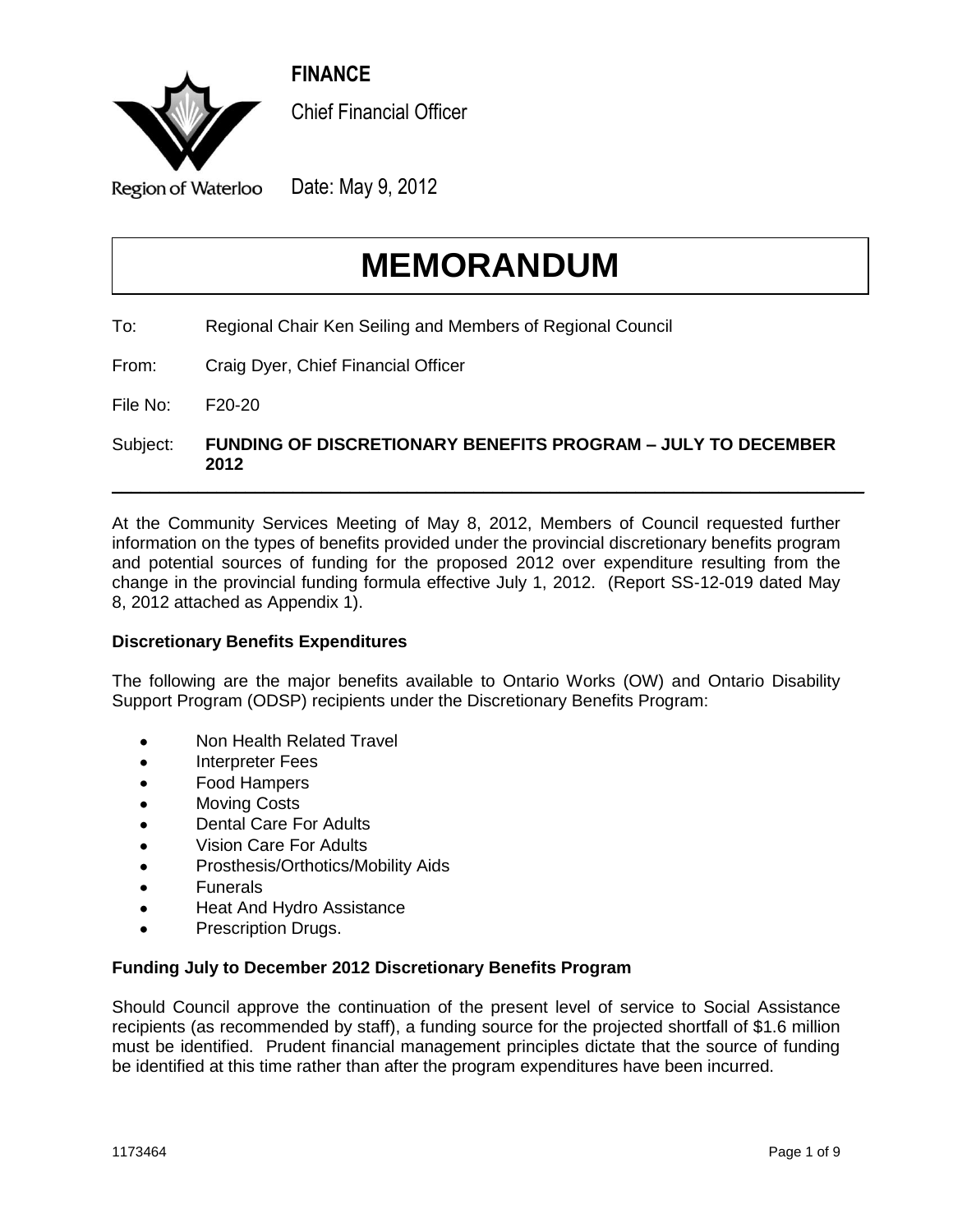Staff has recommended that the source of funding for the discretionary benefits subsidy shortfall be the Tax Stabilization Reserve Fund (TSRF). The current balance in the TSRF is \$10.0 million. The 2012 Operating Budget includes a contribution from the TSRF of \$4.3 million to offset the costs resulting from the increased Ontario Works caseload and benefits (including discretionary benefits).

The TSRF was established by Regional Council in 1999 to smooth expenditure increases/ revenue losses that would otherwise be financed from the tax levy. The TSRF may also be used to finance one time capital expenditures or other non recurring expenditures. A copy of the TSRF Policy is attached as Appendix 2. In addition to funding increased OW caseload expenditures, the TSRF was used in 2009 to fund Arts and Culture programs, the Food Waste Diversion program and the Waterloo History Museum in advance of the uploading of ODSP expenditures in 2010.

The TSRF policy notes that "the annual contribution to the operating budget shall not exceed 1.5% of the previous year's tax levy." The proposed contribution of \$1.6 million and the budgeted contribution of \$4.3 million combined represent 1.5% of the 2011 tax levy.

The TSRF is recommended as a funding source to be consistent with Council's approval to fund increased OW expenditures. The TSRF is seen as a time limited source of funding for the Discretionary Benefits Program as Council will have the opportunity to review the program and make decisions on its future and funding as part of the 2013 budget process. The TSRF would be replenished at year-end from any 2012 regional surplus in accordance with the policy approved by Regional Council.

An alternate approach would be to authorize the program to continue to operate without identifying a funding source and allow the program to overspend the approved 2012 budget. The over expenditure would be funded by any 2012 regional surplus. Again, prudent financial management would have a funding source for the over expenditure identified in advance of the expenditures being incurred. At this time, it is too early in the fiscal year to project any potential year-end surplus with any accuracy. Over the past few years, a number of budget reviews and Council actions have resulted in savings to the property tax levy and reduced the potential sources of surplus. Finally, Council policy requires the first \$1.1 million of the annual surplus to be allocated to the next year's budget (\$600,000) and the Roads Rehabilitation Reserve Fund (\$500,000).

Staff also reviewed other Regional reserves and reserve funds. The TSRF is the "best fit" to fund this type of expenditure.

In summary, the staff recommendation to use the TSRF:

- 1. Is consistent with the Tax Stabilization Reserve Fund policy;
- 2. Provides Council with opportunity to review the program in anticipation of the 2013 budget; and
- 3. Provides a clear source of funding for the projected additional costs in 2012.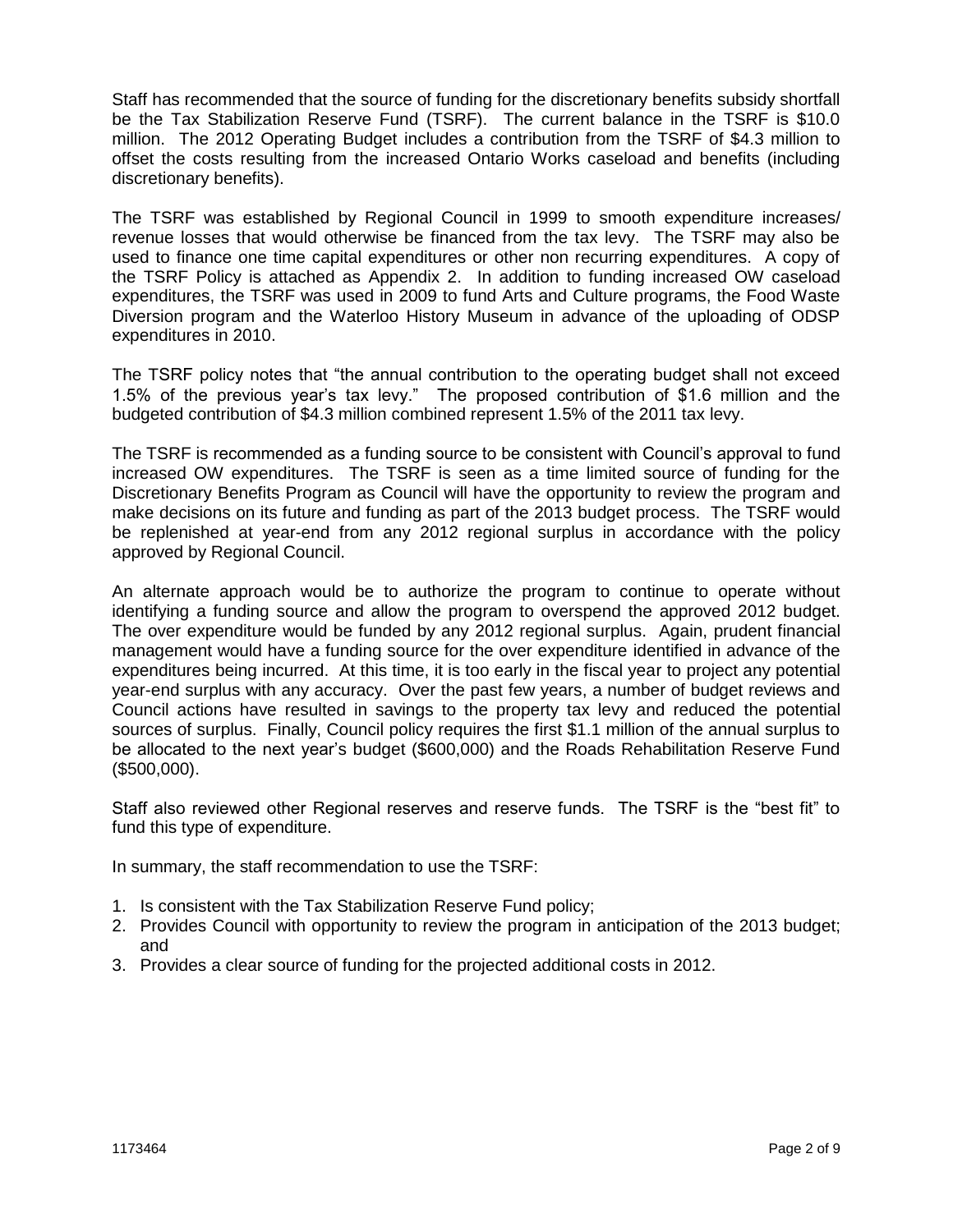

**REGION OF WATERLOO**

**SOCIAL SERVICES Employment and Income Support**

**TO:** Chair S. Strickland and Members of the Community Services Committee

**DATE:** May 8, 2012 **FILE CODE:** F11-30

## **SUBJECT: IMPACT OF PROVINCIAL BUDGET ON EMPLOYMENT AND INCOME SUPPORT PROGRAMS**

## **RECOMMENDATION:**

THAT the Regional Municipality of Waterloo fund the 2012 shortfall in the Discretionary Benefits program from the Tax Stabilization Reserve Fund;

AND THAT staff be directed to provide Council with a prioritized list of discretionary benefits and financial impacts as part of the 2013 Budget process as outlined in report SS-12-019, dated May 8, 2012.

#### **SUMMARY:**

This report addresses the social assistance implications of the Province's 2012-2013 proposed Budget. Included in the Budget are two significant changes to employment and income support programs. The first removes the Community Start-up and Maintenance Benefit from social assistance and transfers half of the funding to a new consolidated program on January 1, 2013. This is the first phase of consolidation under the Long Term Affordable Housing Strategy. The second change is to cap cost sharing for the discretionary benefits available to social assistance recipients at \$10.00 per case per month, effective July 1, 2012. Both these changes have significant financial and program implications.

## **REPORT:**

## **1.0 Provincial Budget**

Pending enabling legislation the 2012-2013 Provincial Budget contains a number of items which impact the delivery of social assistance (both Ontario Works and the Ontario Disability Support Program). These include:

- Social assistance rates will increase by 1% in November 2012 for Ontario Disability Support Program (ODSP) recipients and December 2012 for Ontario Works (OW).
- There will be no increase in the Ontario Child Benefit (OCB) in 2012. The OCB will increase in July 2013 and again in July 2014 to a maximum of \$1,310 per month.
- The Home Repair Benefit will be removed from social assistance effective January 1, 2013.
- The Provincial government will explore opportunities to integrate the Ontario Works and ODSP employment services within the broader Employment Ontario network of the Ministry of Training, Colleges and Universities.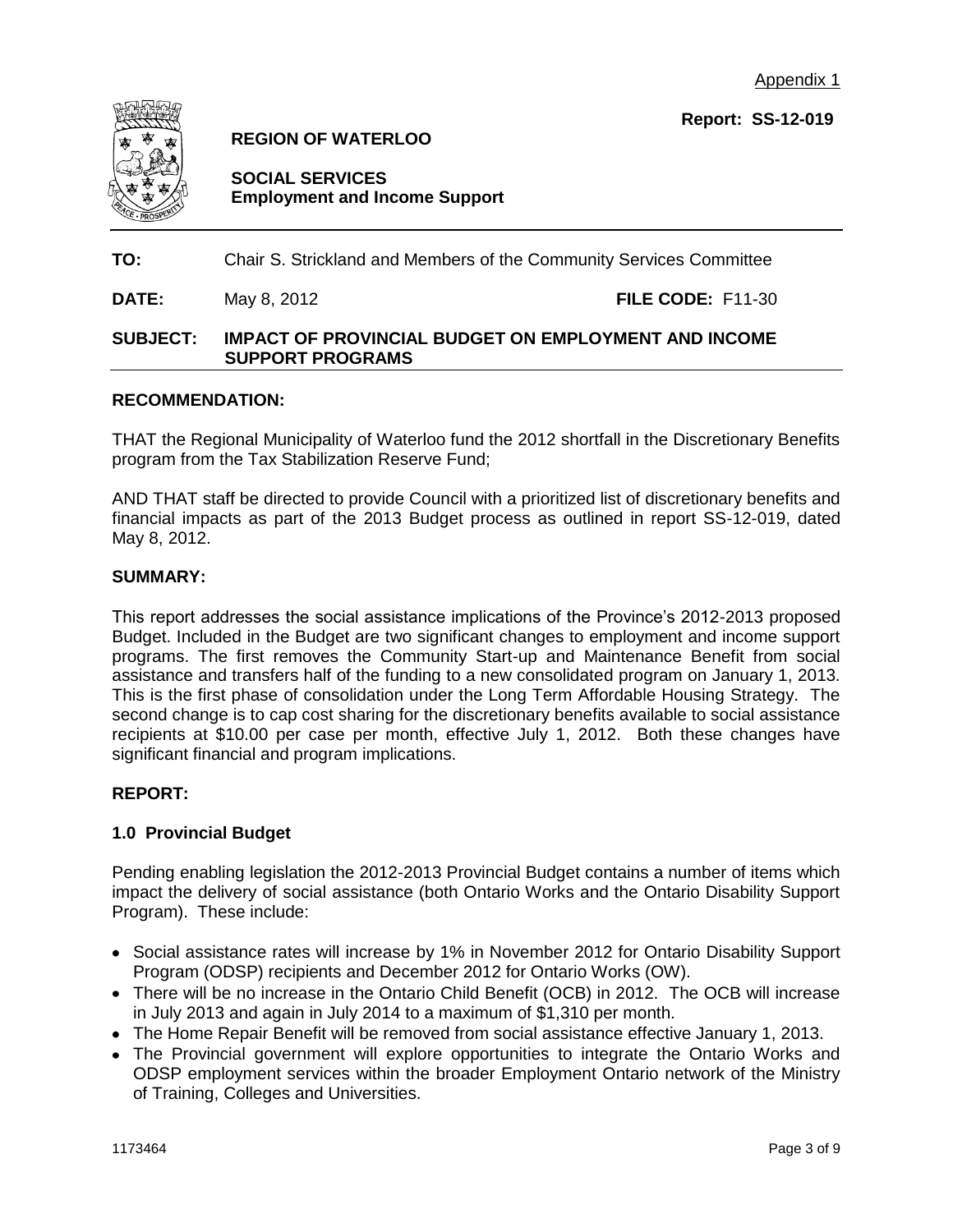- The Community Start-up and Maintenance Benefit will be removed as a mandatory benefit from social assistance effective January 1, 2013.
- The Province will revise the cost sharing formula for discretionary benefits effective July 1, 2012.

This report will focus upon the last two items given their immediacy and impact upon the Region.

## **2.0 Community Start-up and Maintenance Benefit**

## **2.1 Background**

The Community Start-up and Maintenance Benefit (CSUMB) is currently a mandatory benefit under social assistance to assist in establishing a new principal residence, prevent eviction or the discontinuance of utilities or heating in an existing residence. CSUMB may also be issued where there is a threat to the health or welfare of a recipient or a member of the family in a non start-up situation. The amount of the CSUMB payable is a maximum of \$1,500 for recipients with one or more dependent children in a 24-month period; or up to a maximum of \$799 where there are no dependent children in a 24-month period. In exceptional circumstances CSUMB can be issued for a second time in the prescribed period.

In 2011, the Region issued \$2.33 million in CSUMB for Ontario Works participants and their families. These expenditures are cost shared with the Province of Ontario (82.8% Province or approximately \$1.93 million, and 17.2% Municipal or approximately \$0.4million). The municipal costs are subject to the Provincial upload of Ontario Works costs. CSUMB is fully funded (100%) by the Province for the Ontario Disability Support Program. Detail on Provincial expenditures for the ODSP is being provided by the Province for planning purposes.

## **2.2 Provincial Budget**

Effective January 1, 2013, CSUMB funding will be included as part of a new consolidated housing and homelessness program to be delivered by the Region. This new program will provide housing and homelessness services and support. Funds for the delivery of a number of existing programs (Emergency Shelters, Domiciliary Hostels, the Provincial Rent Bank, Provincial Energy Emergency Fund and the Consolidated Homelessness Prevention Program) are being consolidated into this new program to be delivered by Consolidated Municipal Service Managers (CMSMs) such as the Region of Waterloo. The CSUMB for both OW and ODSP programs will now be combined, as this benefit will no longer be available through social assistance. While the Province has indicated that it will provide up to 50% of its expenditures on CSUMB, it has not yet provided a final cost allocation for this new program. The Provincial intent is greater local flexibility in the delivery and funding of services. During the 2012 Budget process Council approved \$75,000 to assist with planning the implementation of this Provincial initiative. These changes are effective January 1, 2013.

## **2.3 Impacts**

The amount of funding to be transferred to the Region cannot be determined at this time, but across the Province, the overall funding of what was once the CSUMB will be reduced by 50%. This benefit will no longer be available to OW and ODSP recipients as a mandatory benefit. This will impact the ability of the social assistance delivery system to respond to the needs of vulnerable citizens receiving social assistance.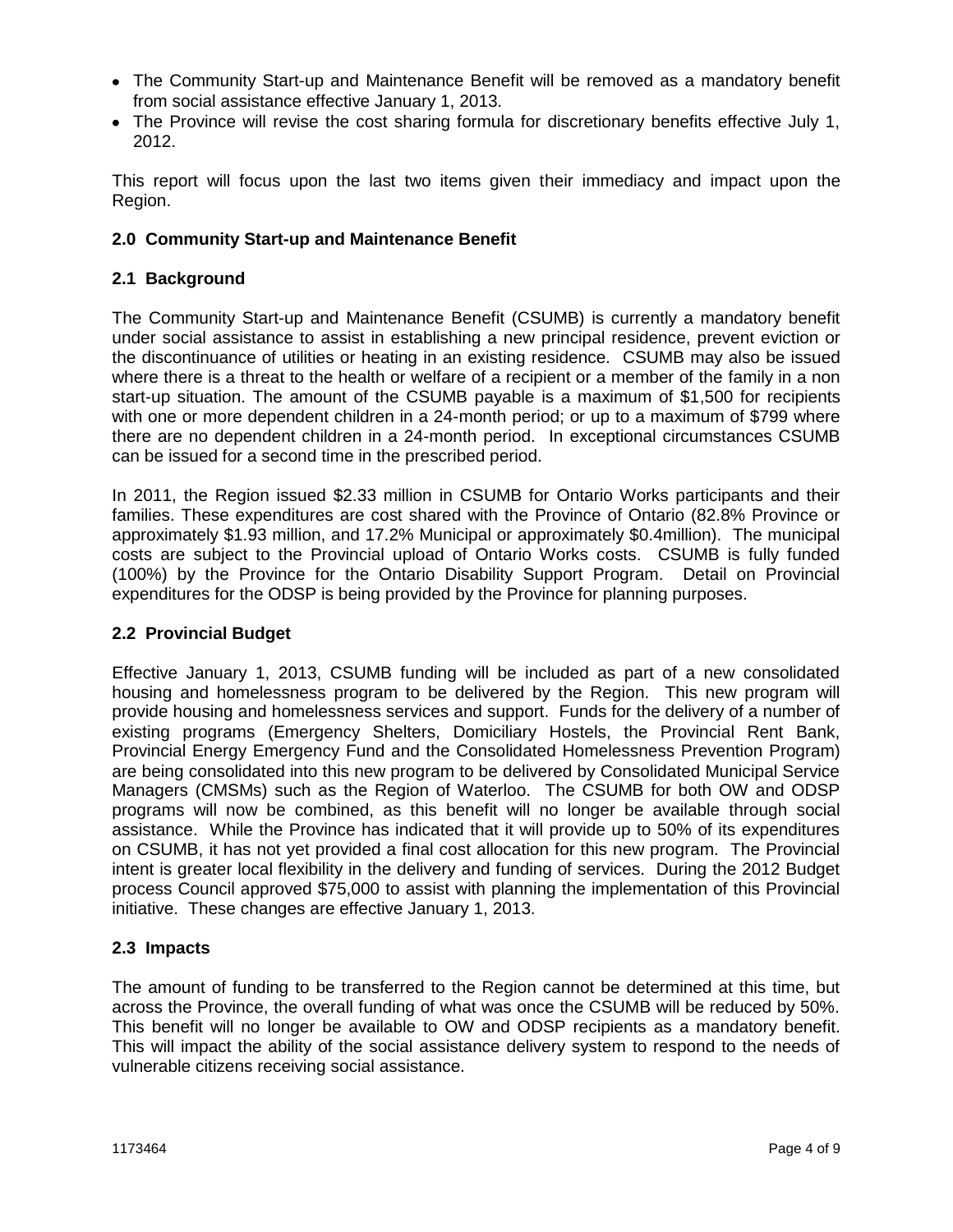Based on the 2011 expenditures for the Region of Waterloo related to the CSUMB for Ontario Works, the savings to the Region's 2013 OW budget are estimated to be \$400,000. As part of the Ontario Works program, these costs are to be uploaded to the Province by 2018. Depending on how the Region responds this program change may accelerate the uploaded savings for the Region.

## **3.0 Discretionary Benefits**

## **3.1 Background**

Under the *Ontario Works Act*, Municipalities can provide certain discretionary benefits as approved by the Ontario Works Director to Ontario Works and ODSP recipients. There are two types: health related and non health related. In 2011, the Region provided \$6.0 million in discretionary benefits.

Non health related benefits include such broad categories as: non health related travel and transportation, interpreter fees, food hampers and moving costs. Total non health related expenditures in 2011 were \$1,801,476 (estimated Regional share in 2012 equals \$309,853). The Province currently cost shares up to a maximum of \$8.75 per case (based on the average monthly OW and ODSP caseload) for non health related benefits. In 2011, the maximum amount the Region could claim for non health benefits was \$1.89 million.

Health related benefits include such broad categories as: dental and vision care for adults, prosthesis/orthotics/mobility aids, funerals, heat and hydro assistance, prescriptions drugs. Total expenditures in 2011 were \$4,207,380 (estimated Regional share in 2012 equals \$723,700). There is currently no cap on health related discretionary benefits.

## **3.2 Provincial Budget**

The Provincial budget announced that effective July 1, 2012, all discretionary benefits (both health related and non health related) would be cost shared to a maximum of \$10 per case for the combined monthly average OW and ODSP caseload. Any expenditure above the capped amount is the responsibility of the Region. Mandatory benefits would continue to be funded without a cap.

## **3.3 Impacts**

Based on the 2011 Ontario Works and ODSP caseload of 216,020 cases, the maximum amount the Province would cost share with the Region is \$2,160,200. On an annualized basis, this is over \$3.8 million less than what the Region spent in 2011. As the program changes as of July 1, 2012, the fiscal impact on the Region is projected to be \$1.6M, taking into account the approved transfer from the Tax Stabilization Reserve Fund.

To comply with the Provincial direction will mean significant reduction in the availability of supports to Ontario Works and Ontario Disability Support Program participants. By extension there will be an impact upon community partners such as those agencies with which we contract for the delivery of food hampers. As well, staff have paused discussion with funeral directors concerning a new fee schedule as approved during the 2012 budget process. To meet the July 1<sup>st</sup> deadline staff would need to provide Council a list of priorities for consideration in the next month.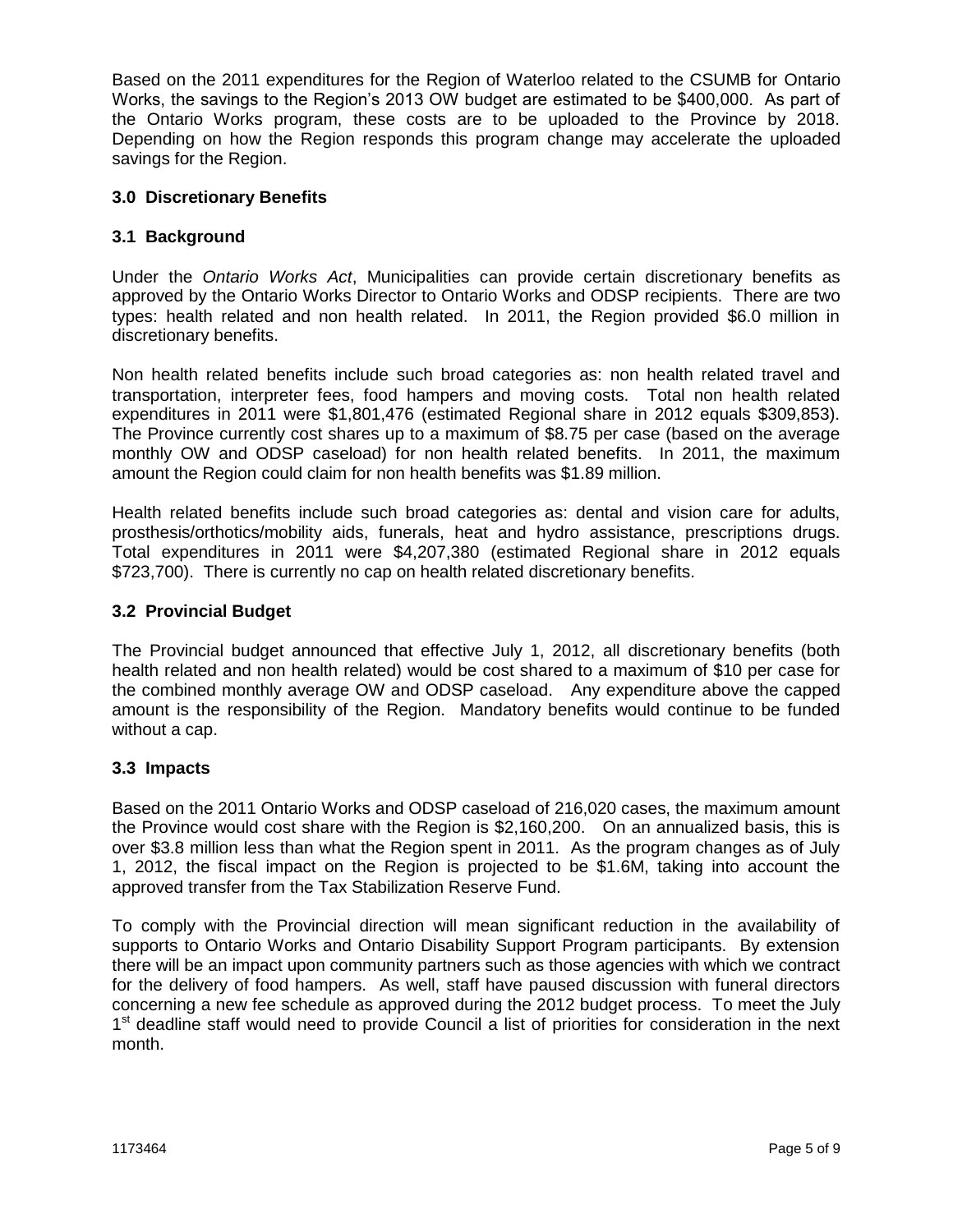## **4.0 Direction**

In terms of the CSUMB, Regional Social Services staff are participating in Provincial discussions around the new initiative. Planning for the services and supports to be delivered in January 2013 will take place over the coming months. A report for Council's consideration will follow.

Staff is seeking Council direction concerning the Discretionary Benefits program. Expenditures that exceed the capped amount must be funded entirely by the Region. As the Region's share of the Ontario Works program is being uploaded to the Province, the resulting savings have been committed to the Rapid Transit project. Finally it should be noted that the Region's caseload has grown in the first three months of 2012 over 2011.

Staff are proposing three options for Committee's consideration for the balance of 2012:

#### Option 1. Continue Program after July 1, 2012

If the Region continued administering the program without any changes in 2012, the total annualized cost to the Region would be \$3.85 million. It is projected the cost of continuing to spend at 2011 levels will result in a funding shortfall of \$1.6 million compared to the approved 2012 Regional Budget.

#### Option 2. Reduce Program Spending as of July 1, 2012.

Based on 2011 expenditures, if the Region was to deliver the Discretionary Benefits program up to the Provincial cap of \$2.16 million, an annual reduction of \$3.8 million or 63% would be required. As presented above this has significant implications for social assistance recipients and community partners. Staff would need to return to Council in the next month with a list of priority services for elimination. Even if decisions were made by July  $1<sup>st</sup>$ , in a few instances given contractual commitments, there would an over expenditure albeit much reduced.

#### Option 3. Fund Only Priority Areas after July 1, 2012

The third option would be to determine those programs that are considered the highest priority and fund any expenditures above the cap at 100% municipal cost. In this scenario, expenditures would be greater than the capped annual amount of \$2.16 million, but less than the current spending level, depending on Council's direction. Such an approach would give staff and the community very little time to determine which are the priority areas to maintain.

#### Staff Recommendation

Given the impact upon social assistance recipients and community partners and the compressed timeframe within which to make decisions, staff are recommending that Council approve Option 1 for the remainder of 2012 and that the Discretionary Benefits program be reviewed as part of the 2013 Budget process. In the interim staff will monitor expenditures on a monthly basis to ensure that the program stays within the approved budget. This would allow staff to do a thorough review of all discretionary benefits and bring back a report on options and priorities. The additional 2012 cost to the Region could be funded by the Tax Stabilization Reserve Fund (TSRF). The projected additional drawdown on the TSRF is \$1.6 million.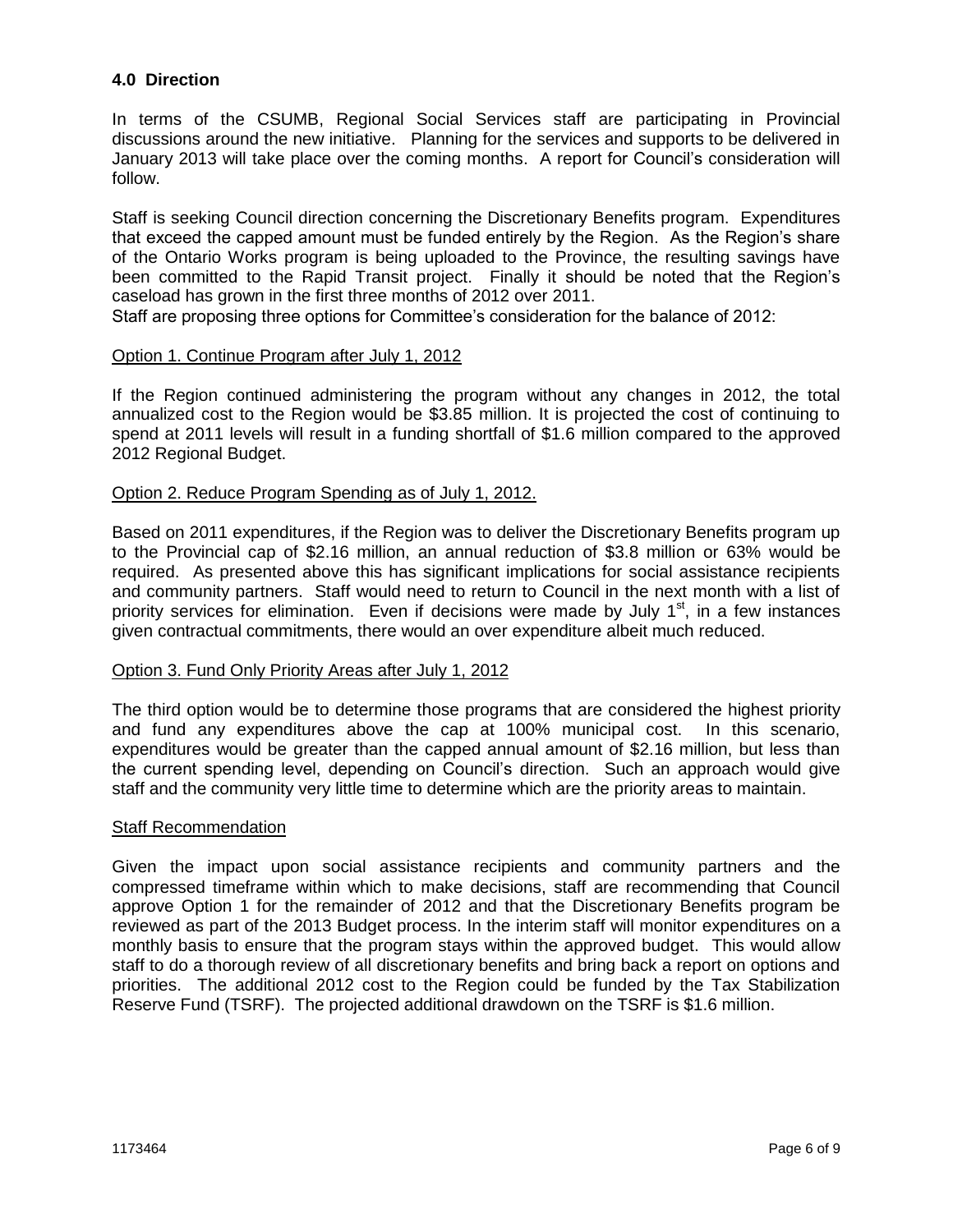#### **CORPORATE STRATEGIC PLAN:**

The provision of Community Start-up and Discretionary Benefits supports the Region's Corporate 2011-2014 Strategic Plan, Focus Area 4: Healthy and Inclusive Communities; Strategic Objective 4.1: (to) work collaboratively to reduce poverty.

#### **FINANCIAL IMPLICATIONS:**

As part of its Financial Assistance budget, the Region provides discretionary and mandatory benefits such as the Community Start-up Benefit to social assistance recipients. This program is cost shared with the Province of Ontario (2012 ratio 82.8:17.2) and is being uploaded. The resulting savings from the upload have been dedicated to financing the Region's Rapid Transit initiative. The 2012-13 Provincial budget may accelerate the realization of these savings.

The 2012 Operating Budget for Cost Shared Benefits is as follows:

|                                                         | Mandatory       | Discretionary   |             |
|---------------------------------------------------------|-----------------|-----------------|-------------|
|                                                         | <b>Benefits</b> | <b>Benefits</b> | Total       |
| <b>Expenditures</b>                                     | \$2,185,000     | \$5,923,338     | \$8,108,338 |
| Provincial Funding (82.8%)                              | 1,809,180       | 4,904,523       | 6,713,703   |
| <b>Region Share</b><br><b>Tax Stabilization Reserve</b> | \$375,820       | \$1,018,815     | \$1,394,635 |
| <b>Fund Contribution</b>                                | 101,025         | 273,869         | 374,894     |
| <b>Property Tax Levy</b>                                | \$274,795       | \$744,946       | \$1,019,741 |

The total TSRF contribution for Ontario Works and Cost Shared Benefits is budgeted at \$4,273,878. As of January 1, 2012, the balance in the TSRF was \$10.0 million.

As of July 1, 2012 the Province has capped the amount of Discretionary Benefits that it will cost share. Based on the 2012 Budget, it is estimated that for the July to December 2012 period, the Province will cost share \$1.1 million in expenditures vs. a budgeted expenditure of \$3.0 million.

If the Region was to reduce expenditures to the Provincial maximum, the cost savings to the Region in 2012 would be a maximum of \$0.32 million. On an annualized basis, the savings would be approximately \$0.65 million

If the Region funds the Discretionary Benefits program to the end of 2012 as budgeted, the increased transfer from the TSRF is estimated to be \$1.6 million. This estimate will change based on changes in caseload and benefits provided to social assistance recipients.

#### **OTHER DEPARTMENT CONSULTATIONS/CONCURRENCE:**

This report was prepared in consultation with staff from Finance and Social Planning, Policy and Program Administration, Social Services.

#### **ATTACHMENTS:** Nil

**PREPARED BY:** *David Dirks,* Director, Employment and Income Support

**APPROVED BY:** *Michael Schuster,* Commissioner, Social Services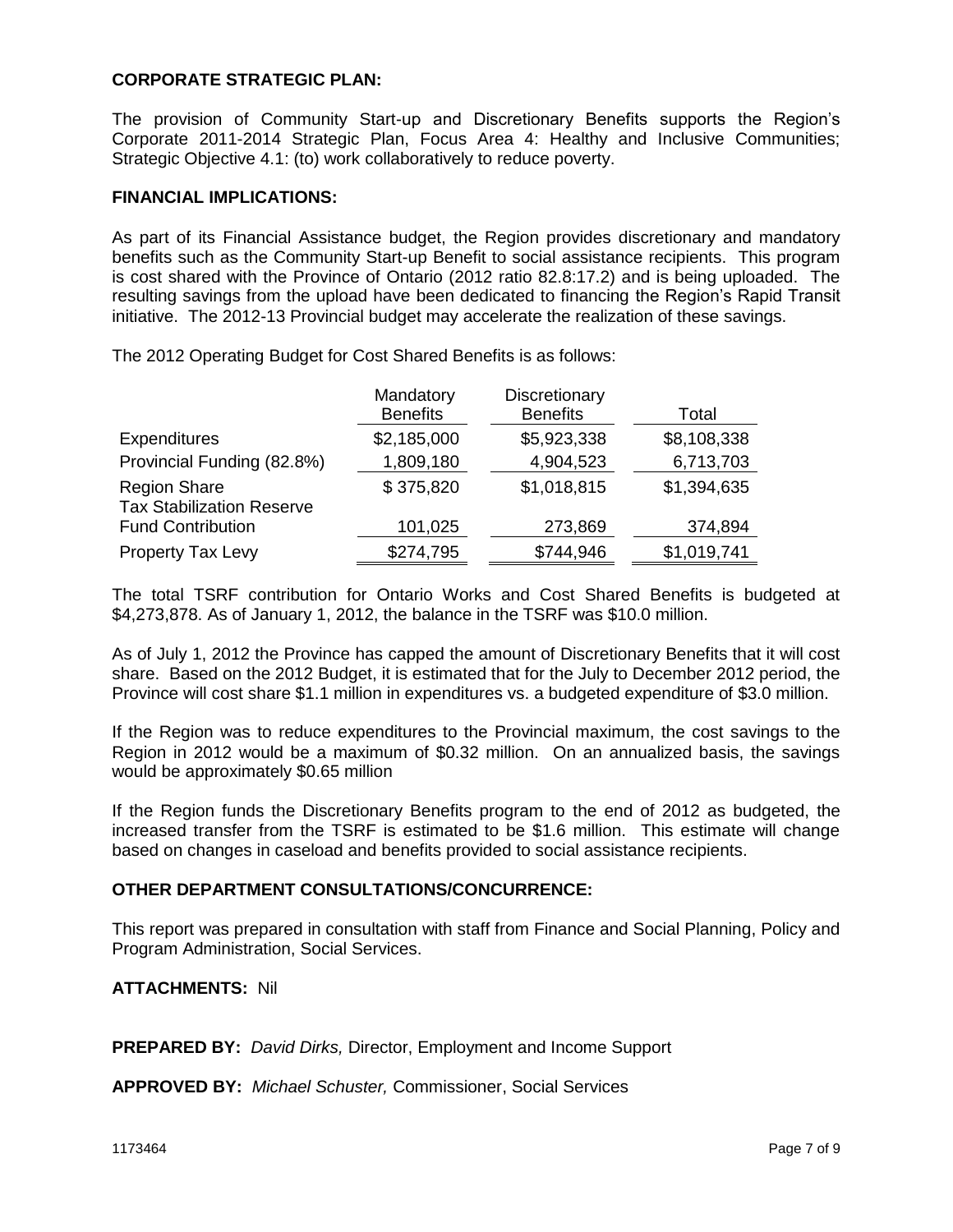## **THE REGIONAL MUNICIPALITY OF WATERLOO**

### **TAX STABILIZATION RESERVE FUND POLICY**

#### POLICY OBJECTIVE

The purpose of the Tax Stabilization Reserve Fund is to receive and disburse funds in respect of tax stabilization as approved by Regional Council.

#### **AUTHORITY**

Regional Municipality of Waterloo By-law 99-017 established the Tax Stabilization Reserve Fund.

#### APPROVAL

This policy was approved by Regional Council on June 23, 1999.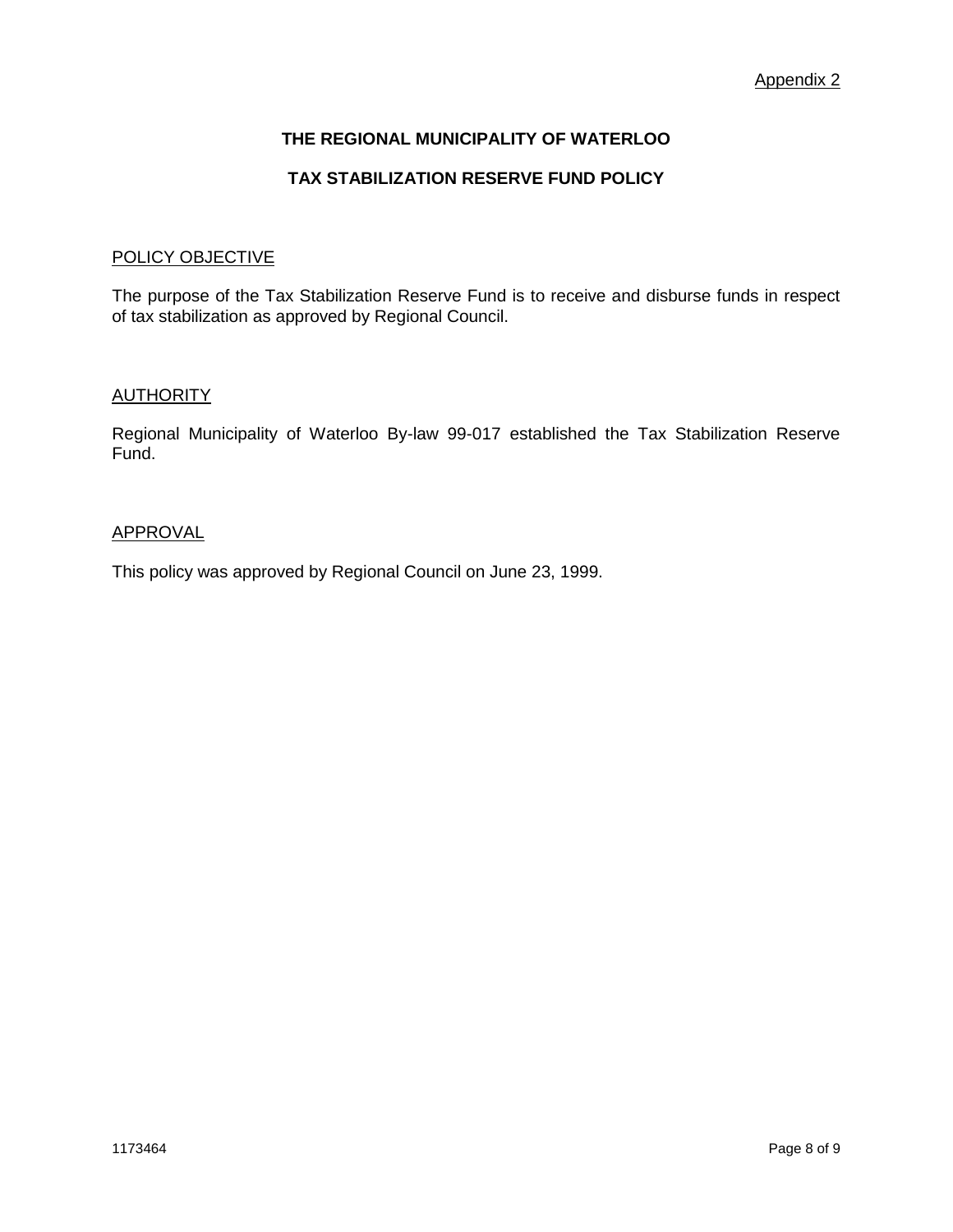### GENERAL PRINCIPLES

#### 1) Contribution to the Reserve Fund

- year end surpluses will be the source of funding for the Tax Stabilization Reserve Fund;
- the first \$600,000 of surplus (after allowing for any specific provisions approved by Council) will be carried forward to reduce the next year's tax rate;
- any remaining surplus will be allocated equally to the Tax Stabilization Reserve Fund and the Working Funds Reserve.

#### 2) Withdrawals from the Reserve Fund

- the Tax Stabilization Reserve Fund will be used to smooth tax rate increases by funding expenditures that otherwise would be financed by the tax levy;
- the annual contribution to the operating budget shall not exceed 1.5% of the previous year's tax levy;
- any use of the Tax Stabilization Reserve Fund for operating budget purposes must have an accompanying exit strategy to reduce future dependency on the Reserve Fund;
- other uses of the Reserve Fund to finance one time capital expenditures or other nonrecurring expenditures which would result in tax increases in subsequent years requires Council approval.

#### 3) Balance in the Reserve Fund

the balance in the Tax Stabilization Reserve Fund, including interest earned on the fund, will have an upper limit of \$10 million.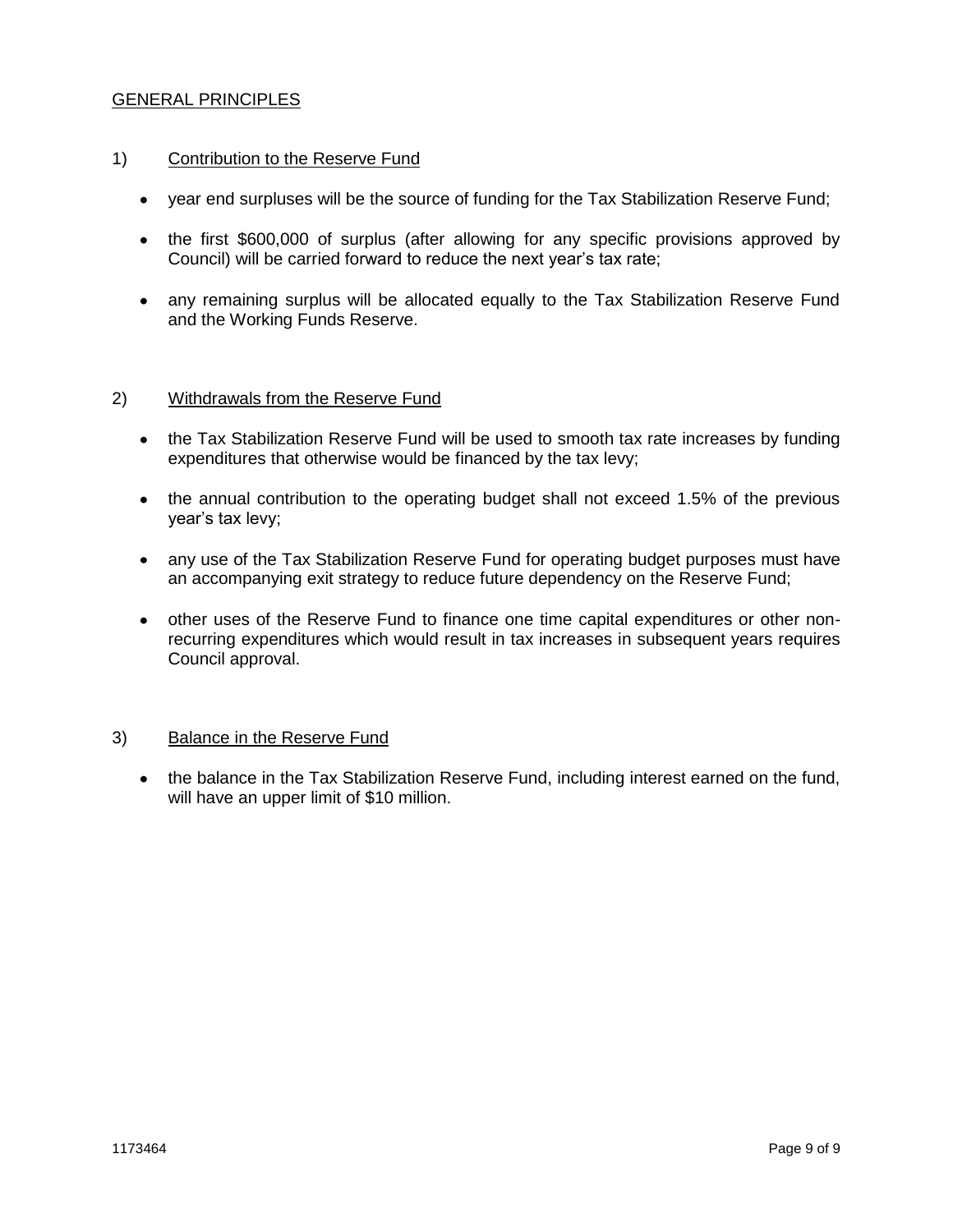<span id="page-31-0"></span>

SOCIAL SERVICES

Employment and Income Support

Date: May 16, 2012

# **MEMORANDUM**

To: Chair Ken Seiling and Members of the Regional Council

From: David Dirks, Director, Employment and Income Support

Copies: Michael Schuster, Commissioner, Social Services

File No.:

Subject: **ONTARIO WORKS CASELOAD: APRIL 2012**

This memorandum is provided as information for members of Council. Employment & Income Support, Social Services with Finance monitors the Ontario Works (OW) caseload on a monthly basis. Below is a chart summarizing the caseload at the end of April 2012 with comparisons to the months of March 2012 and April 2011 as well as September 2008.

Very briefly,

| $\bullet$ | The OW caseload at April 2012 was:    | 8,765 |                  |
|-----------|---------------------------------------|-------|------------------|
| $\bullet$ | The decrease from March 2012 was:     |       | $-156$ $(-1.8%)$ |
| $\bullet$ | The increase from April 2011 was:     |       | $+$ 34 $+0.4\%$  |
| $\bullet$ | The increase from September 2008 was: |       | 2,473 (+39%)     |

- Waterloo Region unemployment rate for April 2012 was: 6.6%
- Waterloo Region unemployment rate for April 2011 was: 6.9%

## Ontario Works Caseload and Unemployment Rate

| April<br>2012 | March<br>2012 | April<br>2011 | % Change<br><b>March to</b><br>April | % Change<br><b>Year to Year</b> |
|---------------|---------------|---------------|--------------------------------------|---------------------------------|
| 8,765         | 8,921         | 8,731         | $-1.8%$                              | 0.4%                            |

## April 2012 Ontario Works Caseload